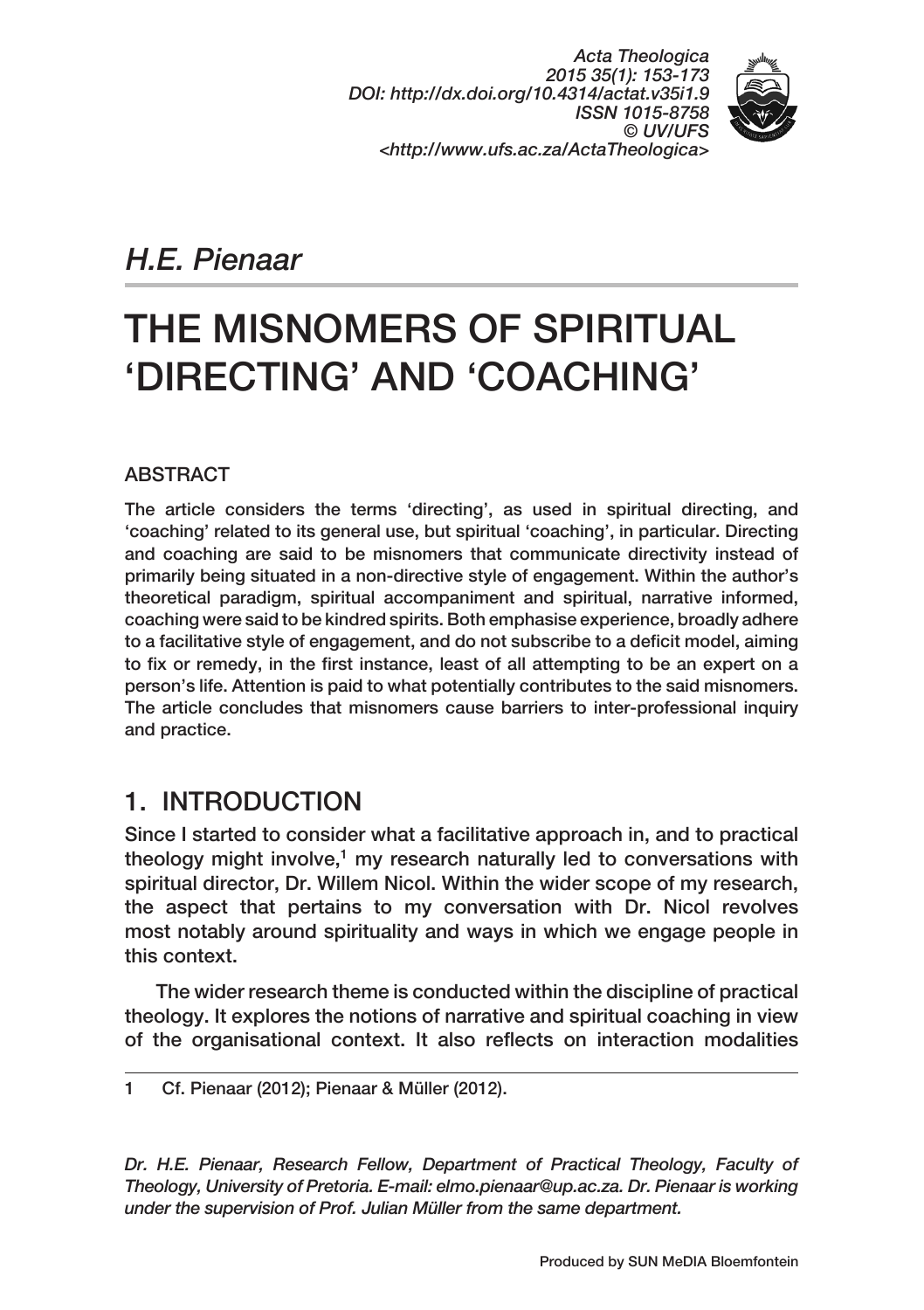such as facilitation, therapy, and consulting, which I view as related to many ways of doing coaching. Consequently, my wider academic interest is in the intersection between practical theology and organisational studies. Significantly, it adds the means of, and inquiry into engaging the organisational context through said ways of interaction. As such, the focus becomes organisational praxis.

One of the first aspects that stood out to me in conversation with Dr. Nicol<sup>2</sup> is that, in his spiritual directing practice and in the way in which I perceive spiritual coaching, we both choose a general non‑directive approach; this somewhat surprised us. It was clear that he viewed coaching as directive. I understood spiritual directing to be, as the word conveys, directive.

## 2. THE MISNOMER OF SPIRITUAL 'DIRECTING'

## 2.1 Surprised by spiritual directing

During my theological studies, Dr. Nicol was appointed as my minister in the student congregation I attended. As I have known him for many years, there was a kind of discrepancy between what spiritual directing seems to suggest about the process and what my experience was of how Dr. Nicol interacted with students.

In my conversation with him, I initially and purposefully referred to spiritual 'directing' in the hope that, if my hunch were accurate about his unease with the notion, he would explain it, which he did. He prefers to use the term spiritual 'accompaniment', as it describes the kind of relationship he has with those who come to see him better.

Nicol (2010:17) states that, in principle, the practitioner does 'begeleiding' (accompaniment) and does not provide 'leiding' (direction). His reason for this resonates strongly with a narrative approach, noticeably when he mentions that the 'accompanee' knows more about his/her own experience than the 'accompanier' (Nicol 2010:17). The word 'accompaniment' is particularly relevant since, in his experience, people often commit to spiritual accompaniment for years. If we choose the term 'spiritual accompaniment', it describes not only the approach to each encounter, but also an ongoing relationship. By contrast, 'spiritual directing' would perhaps best translate in Afrikaans as 'geestelike aanwysing'. This could

<sup>2</sup> Our conversation took place on 26 November 2012 and pertains to all instances where Dr. Nicol is referred to without in-text referencing.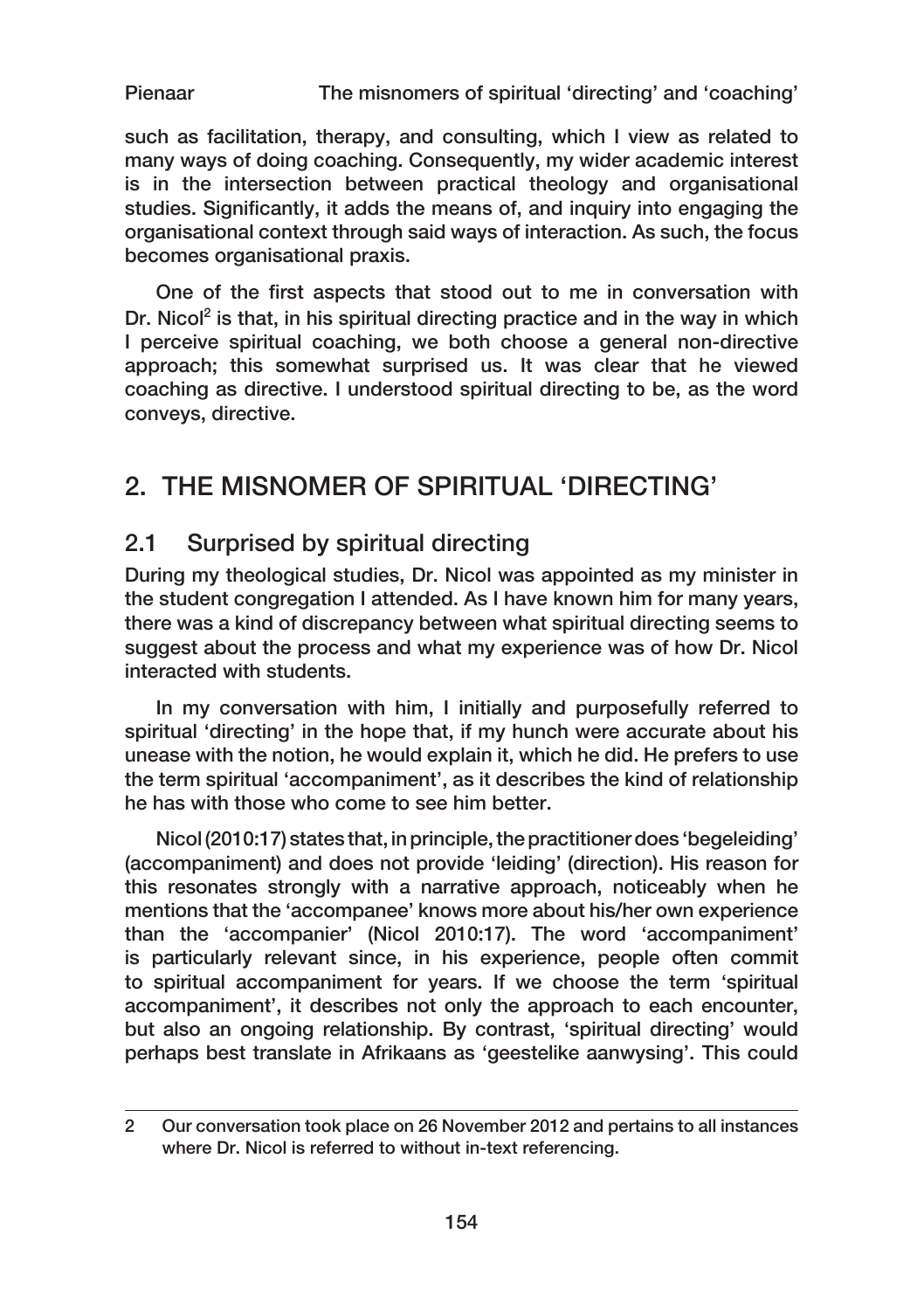involve showing, going before or guiding, pointing, teaching, instructing, and sharing of information to these ends.

## 2.2 The transition to non-directivity

Although we have to acknowledge that there are various communities of practice in spiritual directing and coaching, 'spiritual directing' harbours a misnomer, since it particularly evolves into an approach that is non-directive.

Nicol's preference for the phrase 'spiritual accompaniment' is not one that is merely personal. We both hold related views in viewing non‑directivity as part of a wider movement. We are aware that non-directivity gained prominence in society and that such views have become more pronounced over the past few decades; he refers to a period of approximately thirty years. According to him, spiritual directing has come a long way from its initial practice in monasteries, where aspiring monks would be directed, that is, guided in keeping daily spiritual practices such as prayer and reading.

The word 'facilitation' is often used in an attempt to describe the nature of the movement to non-directivity. The image that informs his views on spiritual accompaniment is one where the 'accompanee' walks in front and the 'accompanier' acts as a *facilitator* from behind (Nicol 2010:17, emphasis added). Yet this seems to resemble the style of coaching. Palmer and Whybrow (2008:10) refer to a survey in which the majority of coaching psychology practitioners adopt a facilitative coaching style (67.9%) rather than an instructional one (17.4%).

## 2.3 A way forward?

Related to the terms 'spiritual accompaniment' and 'spiritual directing', there is the term 'spiritual direction'. Fresen (2000:179) notes that, although many authors prefer spiritual accompaniment, the description 'spiritual direction' is still commonly used. In her essay, Fresen (2000:180) specifically chooses 'direction'. This is interesting as she regards the phrase 'spiritual direction' as an unfortunate term (Fresen 2000:179), with which Nicol agrees.

There is a way in which we can interpret spiritual directing, but more naturally, spiritual direction that is in keeping with the shift in consciousness away from the early practice of a directive approach in spiritual directing. To Fresen (2000:179), spiritual direction is about seeking direction in life.

Seeking direction is important, considering that McCarthy (2000:192) shows that our seeking and restlessness are concerned with trends such as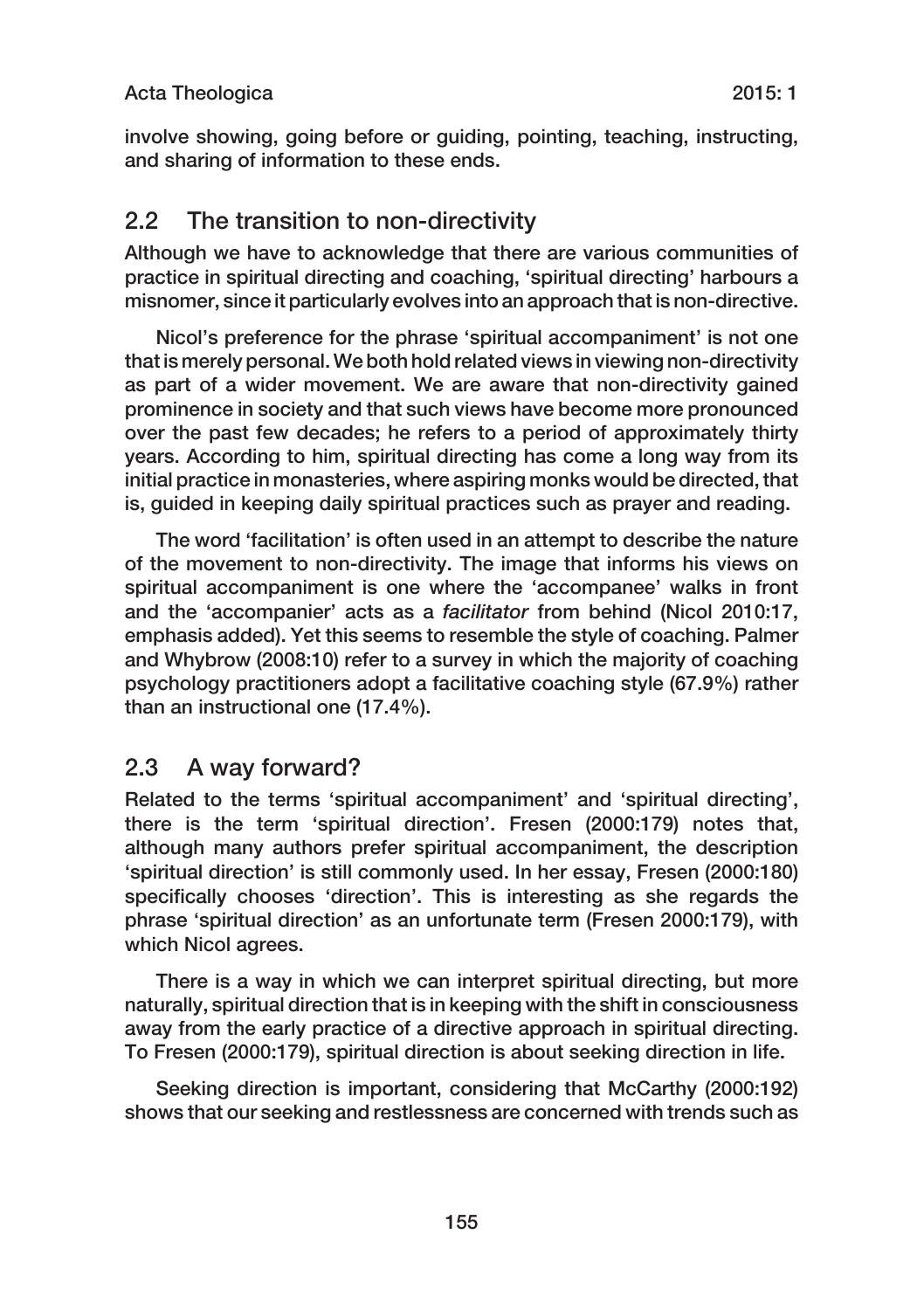materialism, commercialism, and anonymity in mass society. Furthermore, McCarthy (2000:194) notes that people of every background are

searching for depth, meaning, and direction – for a reality or purpose greater than and beyond themselves, which is worthy of their commitment and their life energy.

This is not only the reason for the explosive interest in spirituality (McCarthy 2000:192), but it also has relevance for the practice of spiritual accompaniment (Fresen 2000:179).

This is important, since we can still argue that, in spiritual direction, the spiritual director gives direction. This is not the case. Fresen (2000:179) writes with reference to spiritual accompaniment:

... a person who is looking for meaning and direction finds support in talking to another, often more experienced person. Both enter the relationship in the belief that it is the Spirit of God who leads, who gives the direction.

## 3. THE MISNOMER OF 'COACHING'

Coaching is slightly more complex, as there are various ways of practising coaching that are indeed directive. It is still a misnomer in that the primary perspective has shifted to what a coaching engagement style involves; as with spiritual directing, away from directivity to non-directivity and self-directed learning.

## 3.1 Surprised by coaching

Dr. Nicol seemed both surprised and intrigued when I mentioned that coaching is, in my view, especially non‑directive and, in this sense, also a relationship between equals, as he perceives spiritual accompaniment. At that time he had, earlier in our conversation, compared spiritual accompaniment to coaching, by mentioning what he believes to be the directive nature of coaching. This is also partly reflected in his writing, namely that coaching, instead of being a relationship between equals as with spiritual accompaniment, is established in a vertical, top-to-bottom relationship ('afdraande‑verhouding') (Nicol 2010:17). Nicol (2010:24) indicates, for instance, that life coaching might come close to spiritual accompaniment, except that the term 'coaching' ('afrigting' in Afrikaans) supposes that the coach has more authority than the one being coached. It is not the intention of either life-coaching processes, or the spiritual directing relationship to convey that a directive approach is taken.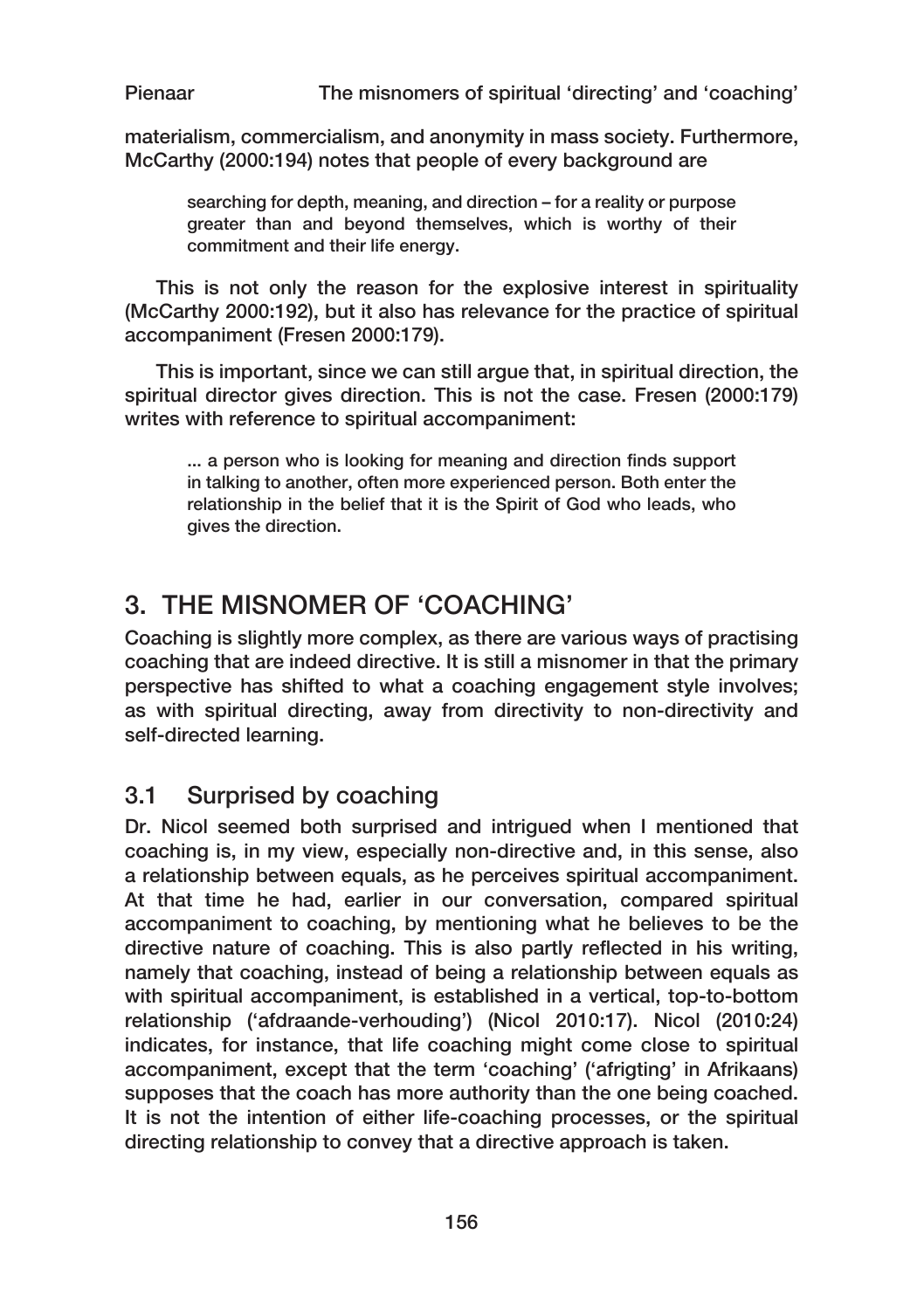To a signifcant degree I encounter the assumption that coaching is directive. I was surprised to hear from a colleague who was recently brought under the impression from another university's master's degree coaching student that coaching is directive. Informed by my research fellowship, I developed the Advanced Course in Personal and Corporate Coaching (ACPCC), in the Continuing Education division of the University of Pretoria. This is also apparent in this instance. New coaching students initially view coaching as directive. In my experience, some students do grapple with the notion that it is not, in principle, directive. Informed by her global involvement in workshops that train participants in narrative practices, and while discussing her contribution to the ACPCC course as a lecturer, Dr. Swart (3 December 2012) notes that, in some of her conversations with participants, coaching and facilitation come across as directive. She experiences this from the way in which it is practised.

While coaching can and certainly is practised from an instructional or directive approach, it is erroneous to assume that this is what coaching entails. Serving on the ethics committee of Coaches and Mentors of South Africa (COMENSA) for a while, it was clear to me from various conversations that COMENSA particularly values the methodological and epistemological diversity in the profession of coaching. COMENSA (*s.a.*) conveys that, as a professional coaching body in South Africa, they offer an 'inclusive umbrella'. The diversity in the practice of coaching is also reflected in theory (cf. Wildflower & Brennan 2011).

## 3.2 The transition to non-directivity

I shared with Dr. Nicol that the shift he noticed taking place from spiritual directing to spiritual accompaniment also occurred in coaching. It happened to the extent that Cox *et al.* (2010:2), in their handbook on coaching, report that the majority of coaching approaches are non‑directive in nature.

Cox *et al.* (2010:3) report this shift from directivity to non-directivity in coaching as follows. The traditional model requires the coach to have expertise in, or knowledge of the task; is driven by the coach's agenda or is, at best, agreed; emphasises 'doing' or performance; is geared towards skills acquisition, and is aimed at achieving standards set by someone other than the coachee. Although this model is still relevant, an important shift has taken place where the coach's knowledge and expertise of the coaching process are required; the coachee's agenda is what drives the engagement; a shift towards 'becoming' or self-actualisation is evident; developing capability happens by building insight and self-knowledge towards more substantive change, and the coachee's standards must be met.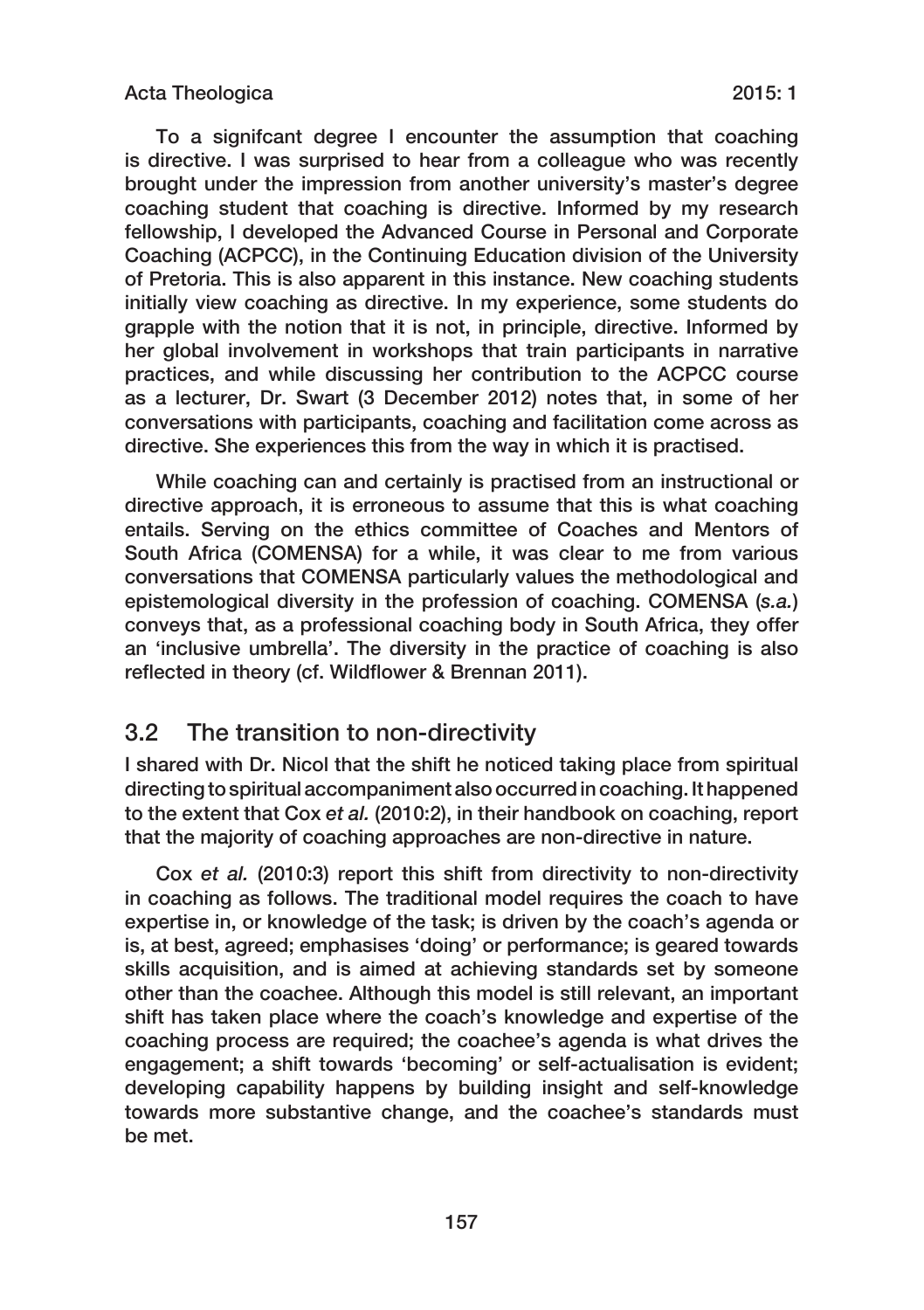I am of the opinion that these shifts involve a change in posture and societal consciousness. This shift in posture is also noticeable in modalities other than coaching and accompaniment. The case for this development as a sociological shift is stronger in terms of the professionalisation of the modality of facilitation (cf. Pienaar & Müller 2012:5; Pienaar 2012:245). Facilitation seeks to foster cooperation above autocracy and democracy (Hunter *et al*. 2007:23); some show a tendency away from the command-and-control model (Bens 2005:28) and in line with the development in terms of what is known as the 'learning organisation'. According to Daft (2010:31‑34), the learning organisation is, for instance, characterised by a shift from vertical to horizontal organisation structures, from routine tasks to empowered roles, from formal control systems to shared information, from competitive to collaborative strategy, and from rigid to adaptive culture.

## 3.3 A way forward?

While we can make something of the idea of spiritual directing involving finding or discerning direction (not giving direction), it appears that coaching has a misnomer inherent in its name. Likewise, according to Fresen (2000) who notes that spiritual 'direction' is an unfortunate term, as Nicol affirms, the reference to coaching is also unfortunate. This is particularly relevant to those who position themselves broadly within a non-directive approach.

It is unfortunate in the sense that those who have some knowledge of all the varied approaches, genres, or contexts of coaching, could be expected to understand that, theoretically, coaching is not, even if not only, directive. Considering the plethora of words that denote coaching, it is perhaps understandable that some denotations would lean more towards non‑directivity (whether in theory or perception); in other words, narrative coaching, coaching for meaning, values or axiological coaching, ontological coaching, spiritual or transpersonal coaching, and developmental coaching. However, other denotations such as performance coaching or business coaching might strongly conjure up associations of directivity.

If we were to accept that coaching is not necessarily directive, but particularly non-directive, one other matter needs our attention. The matter of story, or narrative, is an important aspect in the way in which we interact with people by means of modalities such as coaching or therapy. In my opinion, spirituality (and in the immediate context inclusive of religion) and narrative cannot be separated. Consequently, I find it difficult to subscribe to attempts at separating *spiritual* accompaniment from *narrative* coaching (Nicol 2010:15‑24). Bellah (2011:14) asserts, for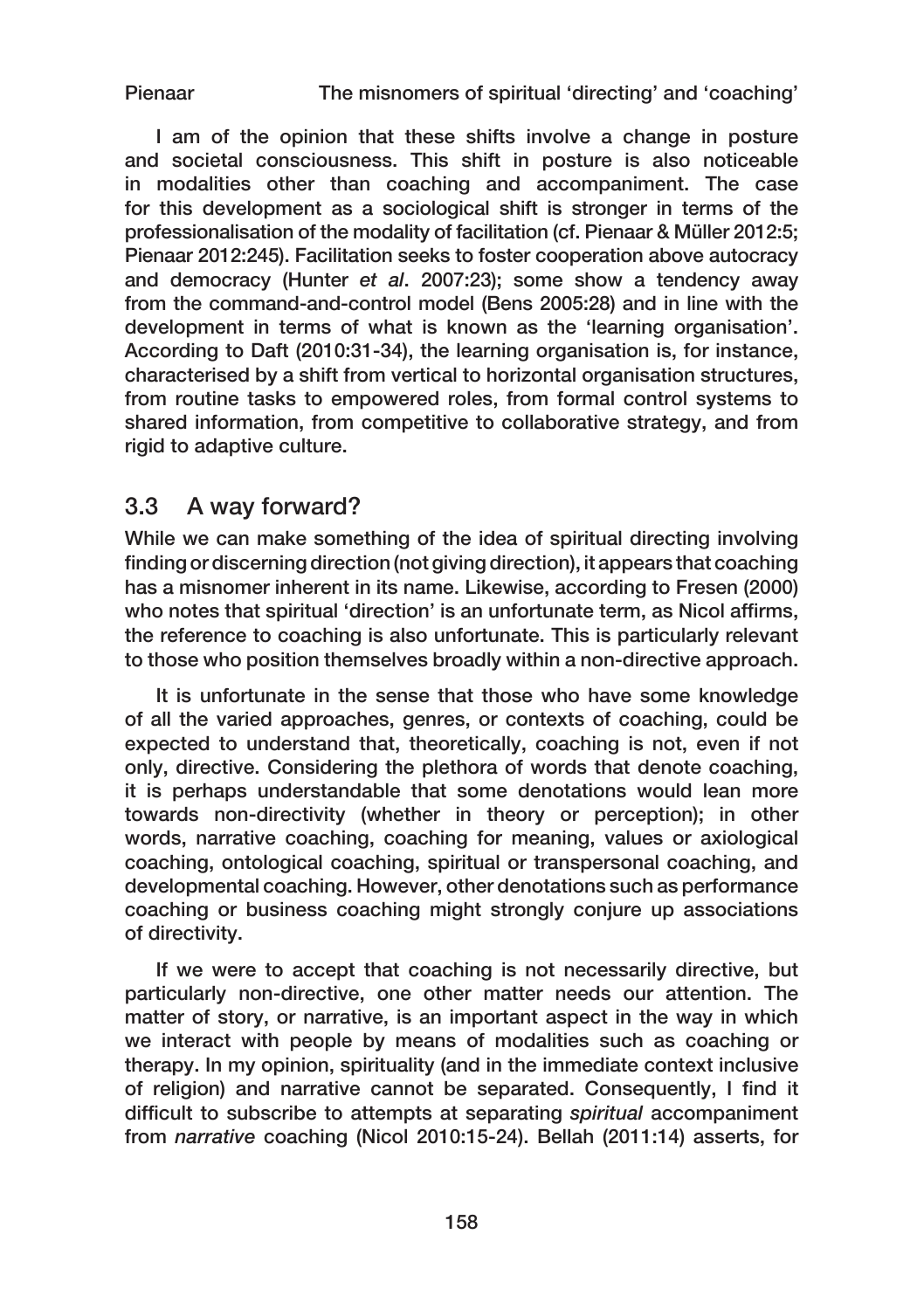instance, that 'story' (as verbal symbolisation) is important in nearly all kinds of religion. As for a particular style of engagement called narrative, the 'narrative approach' within the modality of coaching has received theoretical consideration (cf. Drake 2010; cf. Law 2008). A great deal could be mentioned about how the spirit of a narrative approach – and therefore also narrative coaching – differs from direct and very explicit approaches to, for instance, goal‑setting and the importance of taking action in respect of popular perceptions of coaching.

## 4. NARRATIVE APPROACH AND SPIRITUAL ACCOMPANIMENT

My particular interest in this section is with what Nicol (2010:15–24) indicates spiritual accompaniment is *not,* when compared with coaching and therapy. While I agree with his distinction between accompaniment and therapy (as I shall indicate), therapy that is narrative does not fit the picture. A narrative approach is neither overtly directive, nor problem focused, *per se*.

Nicol's understanding of spiritual accompaniment and my understanding of coaching are both mostly (or, at least, in our respective communities of practice) *non‑directive*, *facilitative*, and characterised by a *relationship between equals*. Neither would have thought this to be the case, had it not been for our conversation. But how do narrative considerations fit into the conversation.

It is acknowledged that people who are trained in a narrative approach will find that they can incorporate much of their style into spiritual accompaniment (Nicol 2010:23). In this instance, the mention of a narrative approach concerns narrative therapy (Nicol 2010:23). Among everything that spiritual accompaniment is not, $3$  he acknowledges that narrative therapy comes closer to spiritual accompaniment (Nicol 2010:23). What then of narrative coaching, given his initial understanding of coaching as being directive?

Whatever people bring to us as intentional collaborators in their lives is entirely up to them. They have a perception about what it is that we do and that is not something that can adequately be addressed beforehand. Nicol, for instance, notes that spiritual accompaniment is not about problems. One of the ways in which he differentiates narrative therapy from spiritual accompaniment is by noting that narrative therapy is primarily concerned

<sup>3</sup> This is not restricted to religion; neither to teaching, pastoral work, a kind of psychological therapy, nor to mentoring or life coaching (Nicol 2010:15‑24).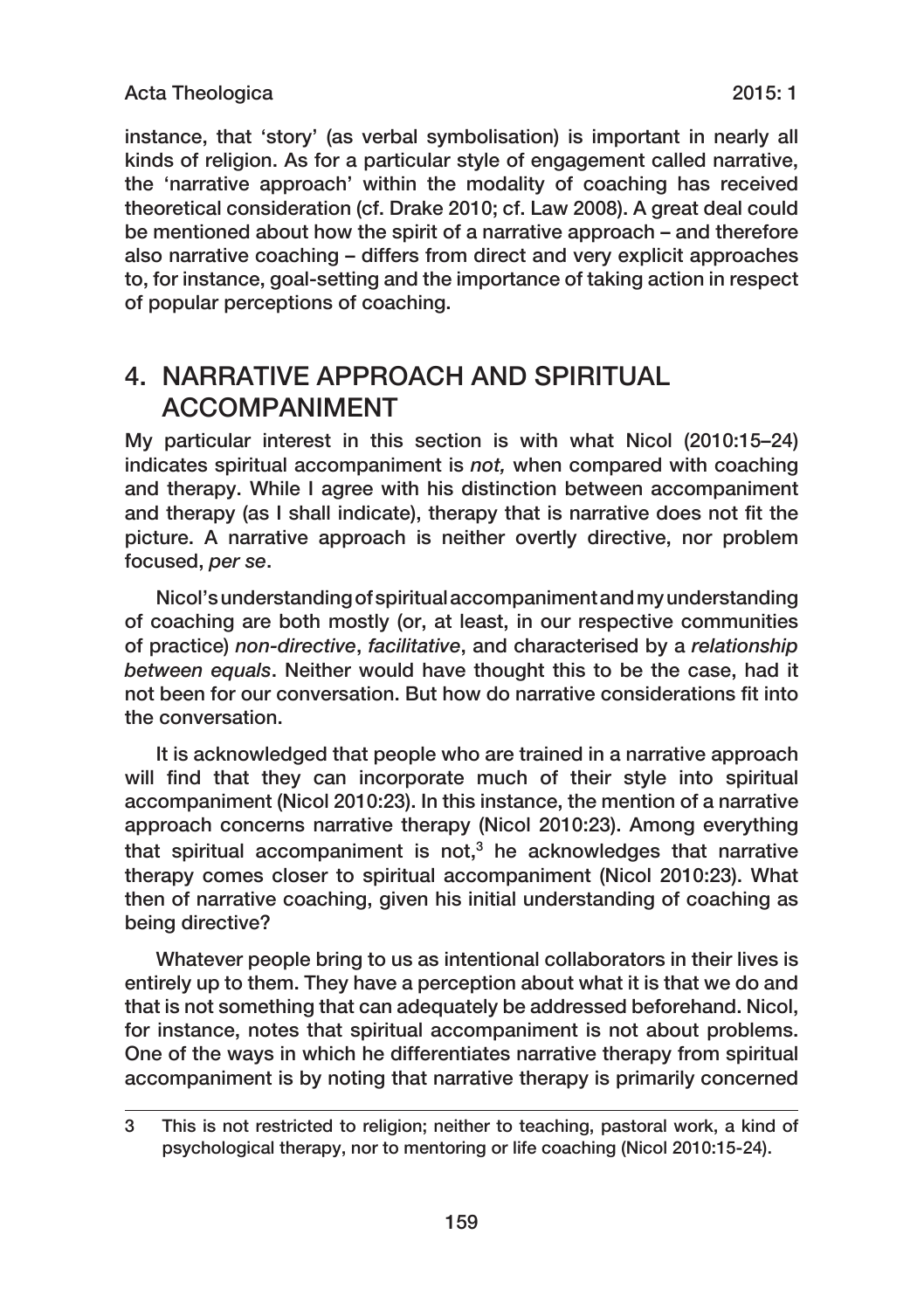with helping people deal with problems by means of new possibilities derived through the thickening of peoples' stories (Nicol 2010:23‑24). Yet, concerning spiritual accompaniment, Nicol (2010:56) mentions that it is a well‑known experience that people go for spiritual accompaniment in order to help them understand and persevere in the midst of what they experience as various kinds of problems.

It is reasonable to say that we find ourselves, as spiritual accompaniers and narrative – allow me to purposefully use the word – therapists, in the same predicament. Neither of us, from the perspective of a practitioner, would mention that our methodology or even simply our way of being with people focuses on solving problems. From sources such as the Dulwich Centre (*s.a*.) that can be used to track the development of narrative practice, it is evident that the narrative metaphor has responded exceptionally well to problems. While the ability to respond to problems is more than a by‑product, the relationship between narrative practice and the choice for working in this manner is not linearly connected to problems.

While it is true that the narrative therapist thickens stories that do not sustain problem‑saturated accounts of life, identity, experience, and so on (cf. Freedman & Combs 1996:16), the narrative practitioner (in general and not simply the therapist) rather tries to work in ways that go 'beyond solving problems' (Freedman & Combs 1996:16). The narrative approach takes the consistency of water flowing into every modality and theme – whether conventional therapy (as it might relate to problems) or coaching (as it might relate, for instance, to goal-setting and performance).

The narrative approach is capable of this movement beyond problems for various reasons. First, although the genres, themes, and modalities wherein narrative practice might find expression are extensive,<sup>4</sup> these are made sense of through the same epistemology lens (irrespective of whether the context is about problems or setting goals). Secondly, human beings experience their lives 'inherently in narrative form' (Crites 1971:291). Müller (1996:20) credits Stephen Crites as being among the first to draw attention to this. Narrative practitioners work across disciplines and modalities with this inherent quality. Relevant also to his own discipline, namely practical theology, Müller (2004:297) says of the disciplines of anthropology, sociology, psychology, and health sciences that there are 'signs of a development towards a narrative approach'. The narrative practitioner should ask him‑/herself how the narrative metaphor could respond, if at all, to the distinguishing accent of a particular modality at a specific time of its development.

<sup>4</sup> Some might, therefore, opine that it tries to be all things to all people.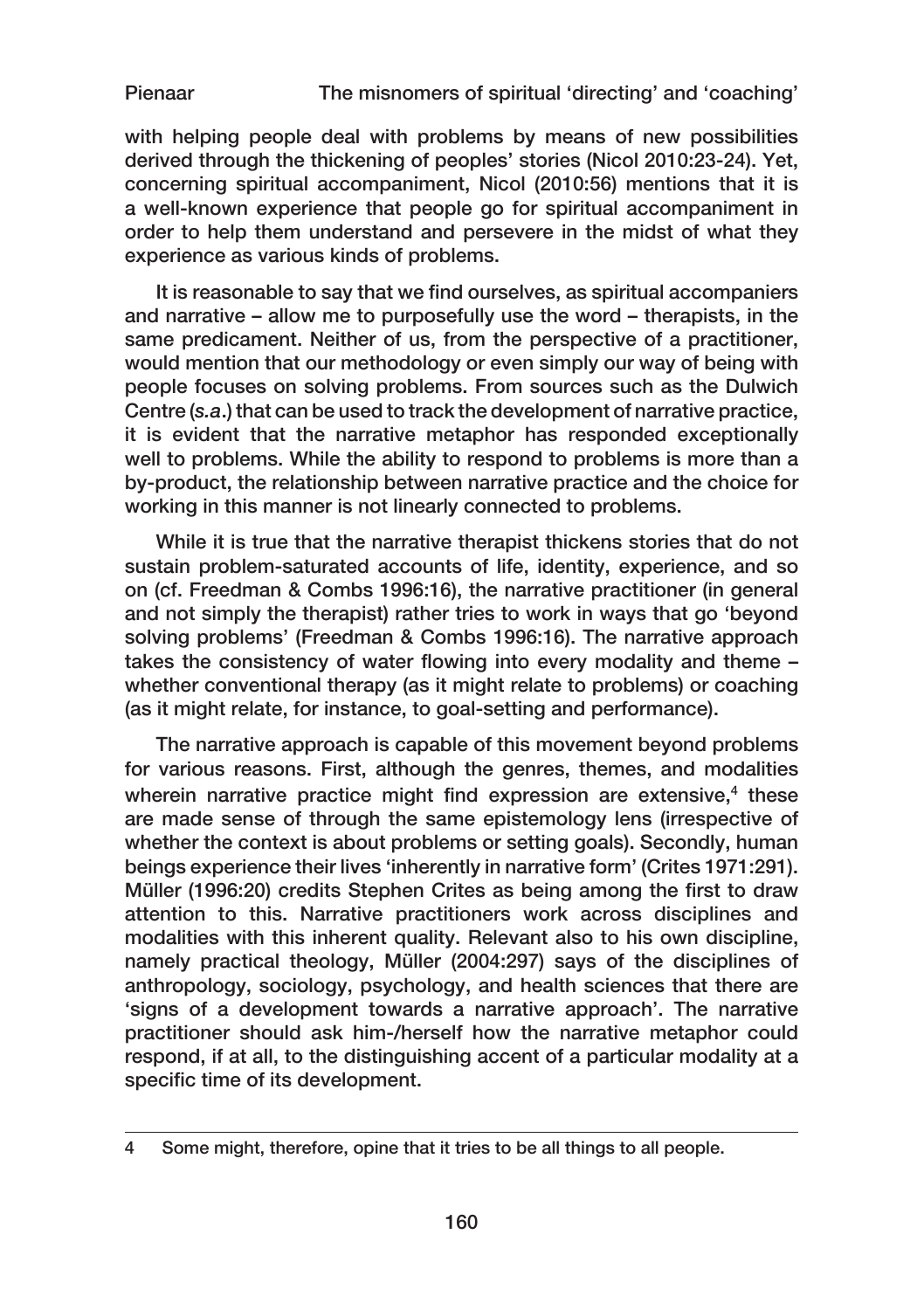From conversations with Dr. Nicol, it appears that, in its response to coaching, the narrative approach finds a kindred spirit in spiritual accompaniment. In what way might this be the case? It does not follow a 'death by problem-talk<sup>15</sup> approach. If this is relevant for narrative therapy, it also applies to narrative coaching, perhaps more so since coaching (with the exception of a narrative approach) tends to cause fewer problems. It should also be noted that a pertinently narrative approach to coaching would want to steer clear of a 'death by goal-setting' approach and thus find itself in harmony with the voice of spiritual accompaniment that opens people up to mystery amidst a control‑obsessed society (Nicol 2010:57).

Whereas spiritual accompaniment and spiritual coaching value mystery, a narrative approach in the context of spirituality or any other context, follows a 'spirit of adventure' (White 2009:59). In asking 'Where did it all begin?', White (2009:59) refers to White and Epston (1992:9), stating that the attempt to preserve this 'spirit' of adventure is central to their [narrative] work. It is perhaps helpful to experience something of this spirit by watching the 2009 film, the animation *Up.* In this film, the name of explorer Charles Muntz's airship shares this key narrative attitude, namely 'The Spirit of Adventure' (Pixar Wiki, *s.a.*). Broadly synonymous with this is what McKenzie and Monk (1997:92) describe as the need for 'a stance of persistent and genuine curiosity'. It is also a welcome coincidence that spiritual accompaniment and spiritual coaching share this narrative value encapsulated in the '*spirit* of adventure', all of which would hold that it is not about problems *per se* (although there may be many kinds of problems on the journey).

Though a narrative approach finds a kindred spirit in Nicol's portrayal of spiritual accompaniment, it does not imply that they address what they regard as important in the same way.

## 5. THE INGREDIENT OF EXPERIENCE

It should be evident from the above that narrative practice (as it informs my views on therapy, coaching, and naturally then also spiritual coaching) is neither directive nor problem centric. Coupled with spiritual accompaniment, it uses experience, which is a key ingredient in spiritual accompaniment, coaching and therapy informed by a narrative approach.

<sup>5</sup> The phrase 'death by ...' refers to particularly cacao-rich, chocolate desserts referred to as 'death by chocolate' In this context, 'death by' is a technical term referring to a particular characteristic of the modality or approach.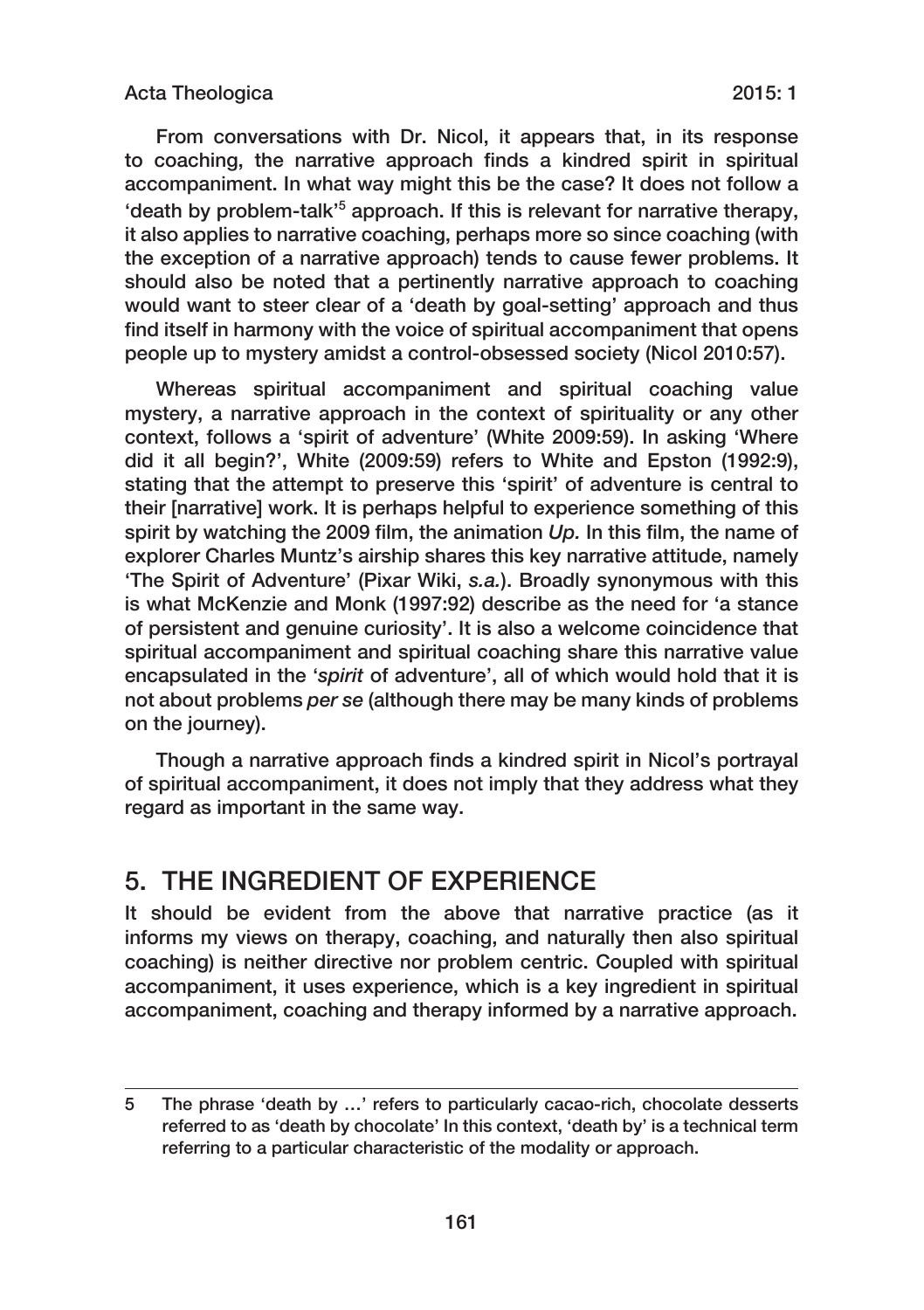## 5.1 Spiritual accompaniment and narrative spiritual coaching in relation to experience

The following section explores how spiritual accompaniment and narrative‑informed spiritual coaching might address the aspect of experience differently.

## 5.1.1 Spiritual accompaniment and experience

To a large degree, spiritual accompaniment entails that one should learn from one's own experience (Nicol 2010:60). It also relates to the experience of the accompanier who is regarded as extremely important (Nicol 2010:60). To emphasise, Nicol (2010:60) mentions that some technique on the part of the 'accompanier' can help, but should not play a significant role (Nicol 2010:60). If the spiritual accompanier can learn from his/her life experience, one can guide someone else to learn from his/her experiences (Nicol 2010:60).

The primacy of experience in spiritual accompaniment comes from the key assumption that God is 'everywhere actively present' ('alom aktief aanwesig') (Nicol 2010:60). Consequently, in the face of problems that people bring to spiritual accompaniment, the aim of the spiritual director is not to alleviate pain (Nicol 2010:128). It is asserted that one should not help the 'accompanee' *out of the pain* as much as one should rather help the person learn and grow *within the pain* (Nicol 2010:128). It is, therefore, not as a rule desirable to offer words of comfort (Nicol 2010:128).<sup>6</sup> A number of questions could be asked that relate to learning and growing within the pain. Examples include (Nicol 2010:126):

- Where is God in this situation, to you?
- What is God up to in this situation?
- Are there things that keep God from working here?
- How would you want to experience the Lord in this situation?
- How does the Spirit lead you in this situation?
- Imagine that Jesus is sitting on this chair ... what do you think he might say about this?

It is significant to mention that God does not necessarily have to be mentioned. He could have asked (Nicol 2010:126):

<sup>6</sup> However, there is comfort in the fact that someone is present, through that person's listening and showing that s/he understands (Nicol 2010:128).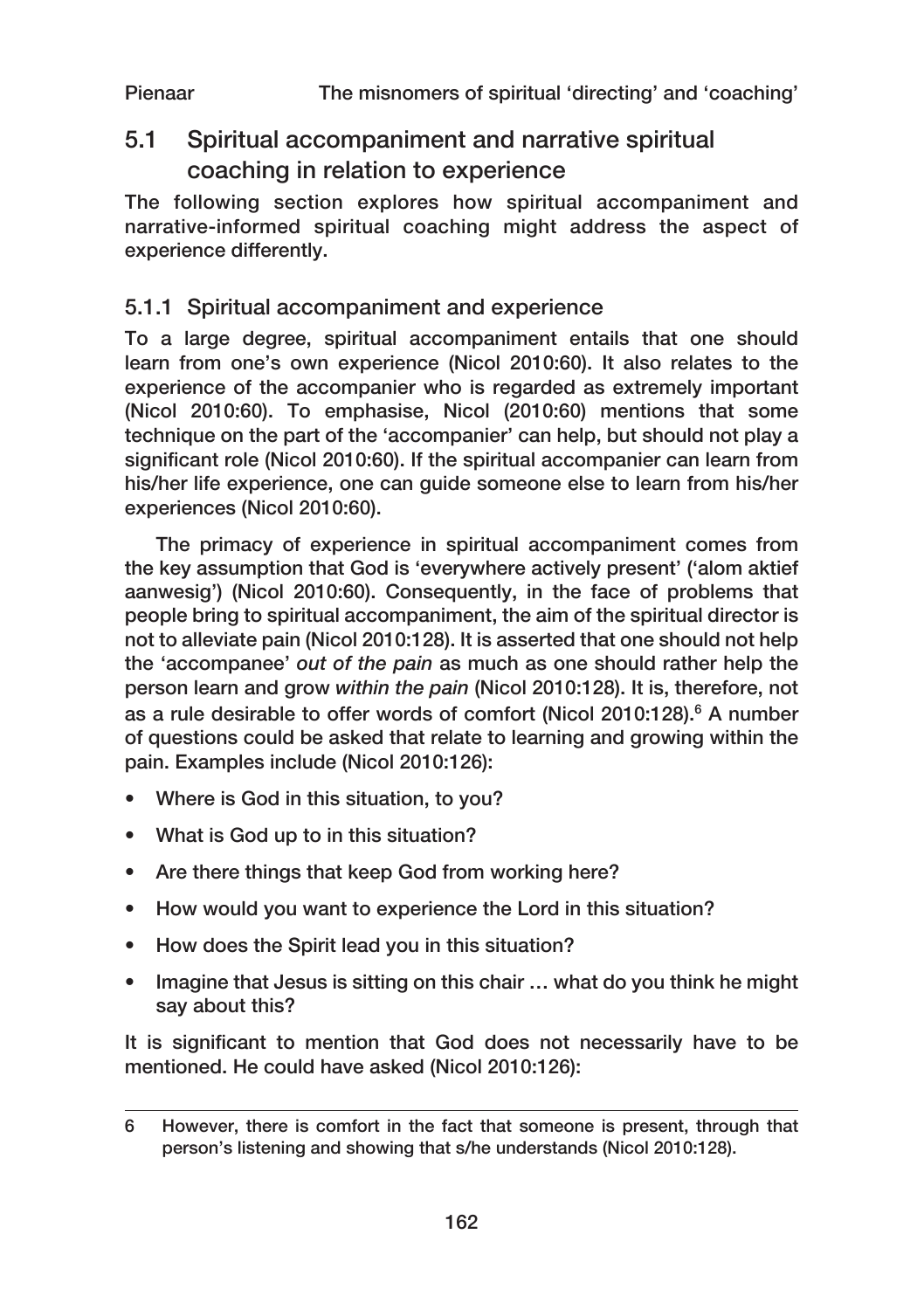#### Acta Theologica 2015: 1

- What is the enduring meaning of what you are experiencing?
- What do you learn from your life journey?

The intention with all these questions is not that the person should answer favourably or in any particular manner. On the contrary, it is acknowledged that any deeper question does not necessarily lead to positive answers (Nicol 2010:127).

## 5.1.2 Narrative‑informed spiritual coaching and experience

A great deal of what Nicol mentions about spiritual accompaniment speaks to me of reformulation in narrative practice. A particular experience or event can have different meanings (cf. Müller 1996:123). In my opinion, Nicol is saying that the invitation of spiritual accompaniment adds to this 'reformulation' (that I find in a narrative approach) of the *location* of God. Locating God in the story or in the present circumstances can in itself be viewed as a reformulation, to the extent that the alternative formulation is experienced as directed by God.

Although no encounter is classified as spiritual accompaniment by simply referring to God in one or two questions, I do think that it is important. Otherwise, one closely approaches many other forms of coaching in relation to experience and perspective, particularly narrative coaching, but – bearing in mind that coaching is often non-directive – also developmental coaching, transformational coaching, ontological coaching, gestalt coaching, and life coaching (Cox *et al.* 2010:2). All of these would relate to spiritual accompaniment, if the latter does not specifically make something of God.

One of the distinguishing aspects in spiritual accompaniment – one that spiritual coaching and more so narrative spiritual coaching would share – is the openness towards God and the ascription of meaning to different interpretations, to the awareness and activity of God in one's life: The location of God.

Where spiritual accompaniment and a narrative approach to spiritual coaching share something of the idea of reformulation, spiritual coaching would also draw on 'reframing'. Some might use reformulation and reframing interchangeably. Müller (1996:123), for instance, mentions 'herformulering', equating it in English with 'reframing', as it would later be used in family therapy. I find value in keeping them separate and thus to translate 'herformulering' literally as 'reformulation'. While reformulation implies different interpretations of the same event or experience (the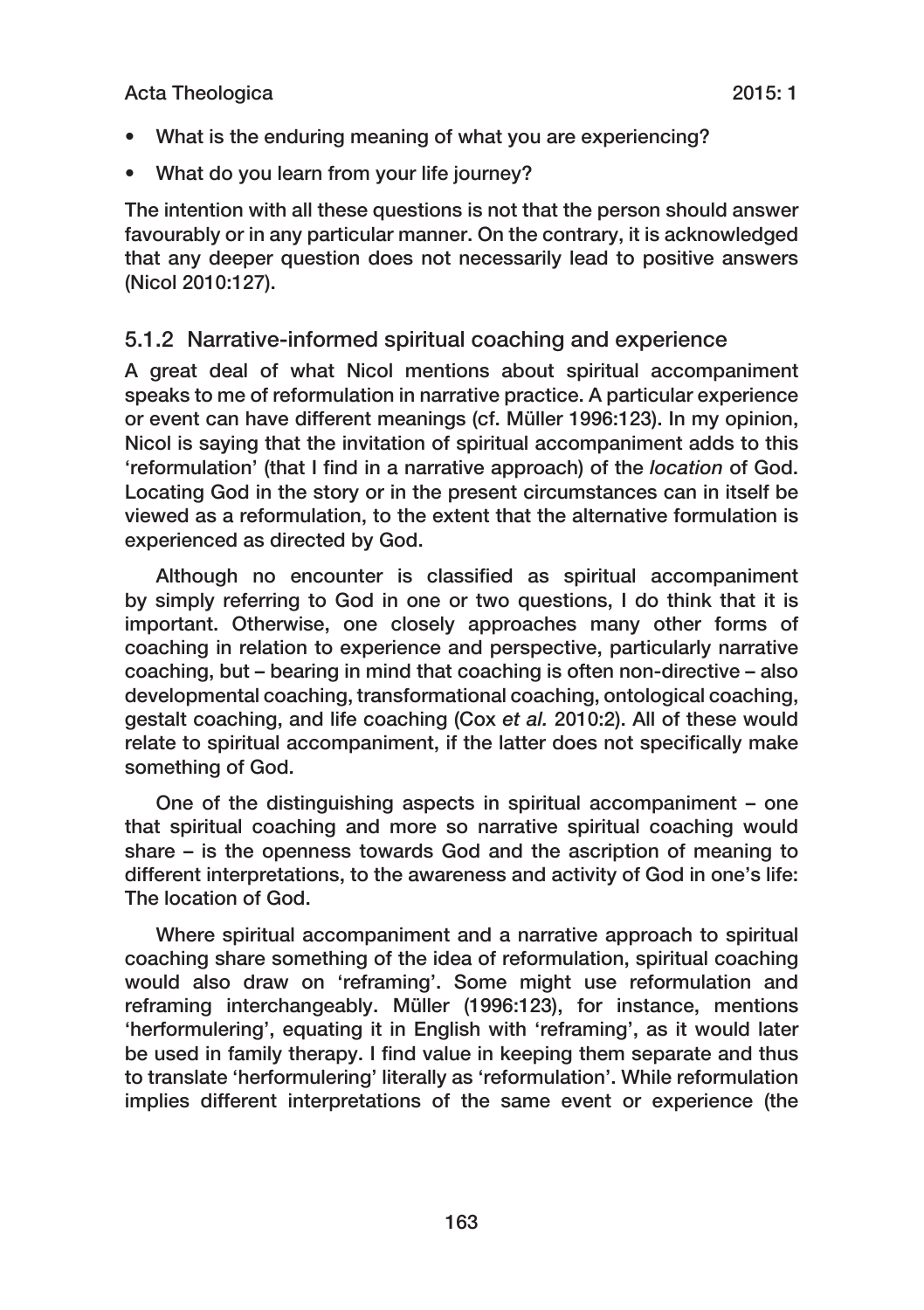*how* of the experience), reframing involves locating previously 'unstoried' experiences (the *where* of experience).

While reframing could be useful in itself, a narrative-informed spiritual coaching goes one important step further to complete the reframing process. In narrative practice, the main ingredient of experience, while not discounting the activity of God in a particular experience, takes a decisive 'storying' turn:

In striving to make sense of life, persons face the task of arranging their experiences of events in sequences across time in such a way as to arrive at a coherent account of themselves and the world around them (White & Epston 1990:10).

In the above paragraph, 'storying' is carried by references to acts of 'arranging' experience as an attempt at creating 'coherence'. This relates in the following paragraph to the notion of 'organising' experience by means of stories in an attempt to ascribe 'meaning' to one's life by virtue of the arrangement. While these stories (that draw on experiences) are told, they are more than being merely told as if playing an old record. In the telling, meaning is constructed and the story is performed which, in itself, is an experience.

If we accept that persons organize and give meaning to their experience through the storying of experience, and that in their performance of these stories they express selected aspects of their lived experience, then it follows that these stories are constitutive – shaping lives and relationships (White & Epston 1990:12).

It is only from this constituted life and relationships that one can move to the matter of goals in a conventional coaching sense. The narrative practitioner as coach would be wary of moving into detailed goal‑setting (whether in performance coaching, skills coaching, coaching for meaning, or spiritual coaching), if it means treating it separately from the stories that are shaping our lives and relationships.

## 6. ORIGIN OF ASSOCIATION WITH DIRECTIVITY

If coaching, narrative coaching, and narrative-informed spiritual coaching are non‑directive, where does the connotation with directivity originate? This is difficult to answer with any kind of certainty. I shall present two possibilities.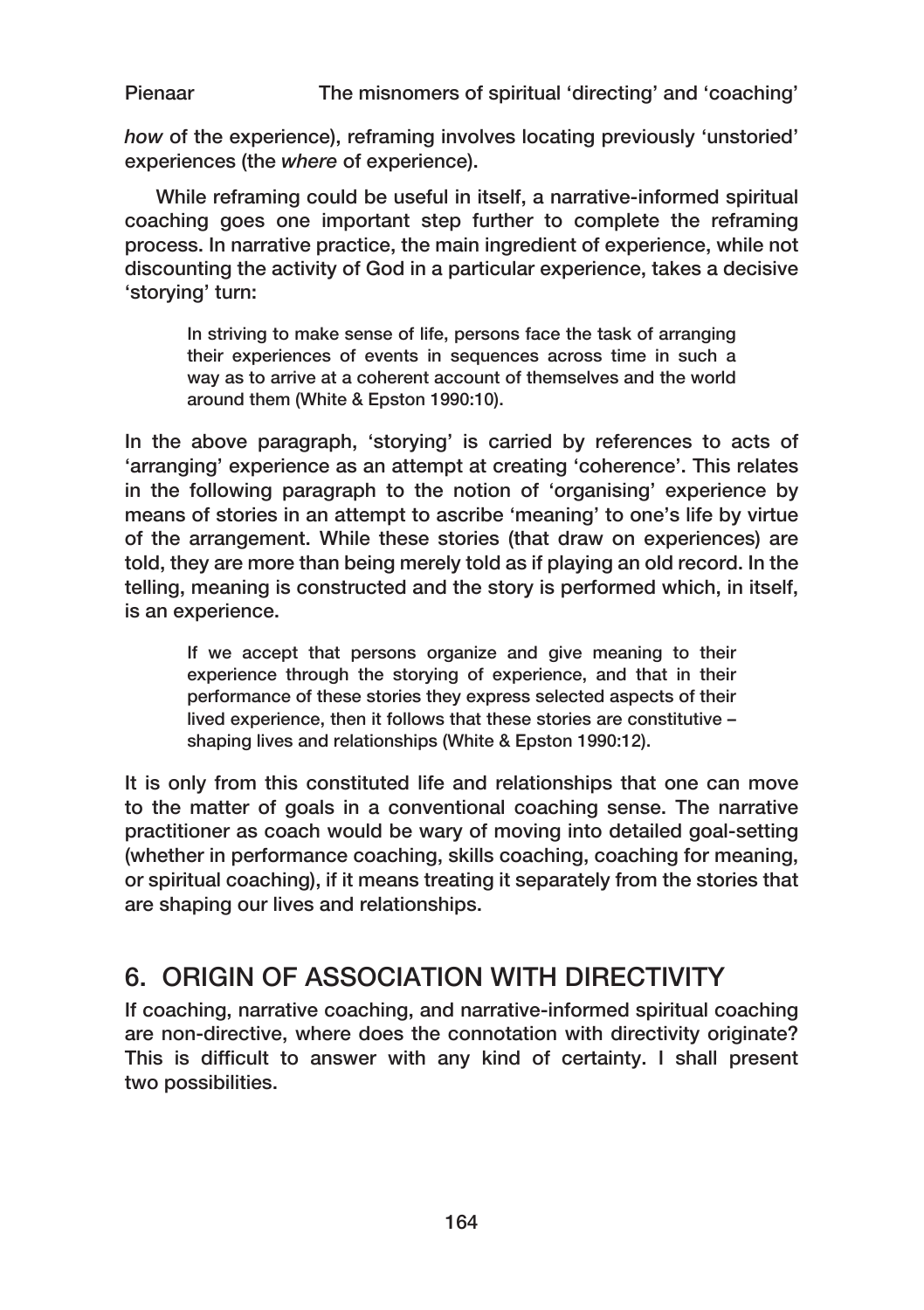## 6.1 Connotation with sports coaching

Starr (2008) suggests that sports coaching is the most recognised form of coaching. When Nicol compares spiritual accompaniment with coaching, alluding to its directivity, he explicitly mentions the example of a sports coach. Wanting to move away from the notion of directivity, but keeping with the metaphor of sport, I indicated to him that different kinds of sport position the coach differently in relation to the team or coachee.

The variety of sport and the kind of relationship that the coach has with the team and/or individual players may be a good analogy. It helps us understand the diversity in coaching with respect to aspects such as coach attitudes, styles, and methodologies. The involvement of a rugby coach, a basketball coach, and a chess coach will be different when considering how teams in different sports prepare, the kind of knowledge the coach would need to have, and what interaction is allowed between the coach and the team or individuals during a match. One can imagine that there are many determining factors that have an impact on the engagement style, such as the nature of the game, the number of players, and the character of the coach and players, respectively.

Apart from coaching's prevalent association with sport (Starr 2008), literature relates coaching particularly to the image of a carriage. Those who follow an etymological inquiry indicate that the word 'coach' comes from a town called 'Kocs' in northern Hungary (Cox *et al.* 2010:2). The apparent association, in this instance, is with both the name of the town and what it was known for, i.e. making horse drawn carriages (Cox *et al.* 2010:2).

## 6.2 Skills and performance coaching

Tchannen‑Moran (2010:3) suggests that 'skills and performance coaching' might be the original and most common genre of coaching. Wilson (2007:36) remarks about what she considers the original coaching model, named GROW, developed by Sir John Whitmore and others. This model is particularly founded on the performance context (Wilson 2007:8). Indeed, it is said that Whitmore himself coined the phrase 'performance coaching' (Wilson 2007:8). If the perception of directivity in performance coaching lives widely and strongly with people, it would mean that, from the outset, coaching would have been understood as a directive process.

Contrary to perception, Tchannen‑Moran (2010:3) mentions that skills and performance coaching attempt to *assist* one to learn how to do something better. The focus, therefore, is still on assistance and not instruction. This relates to Nicol's (2010:60) remark that, in spiritual accompaniment, the 'accompanier' guides (that is, helps or assists)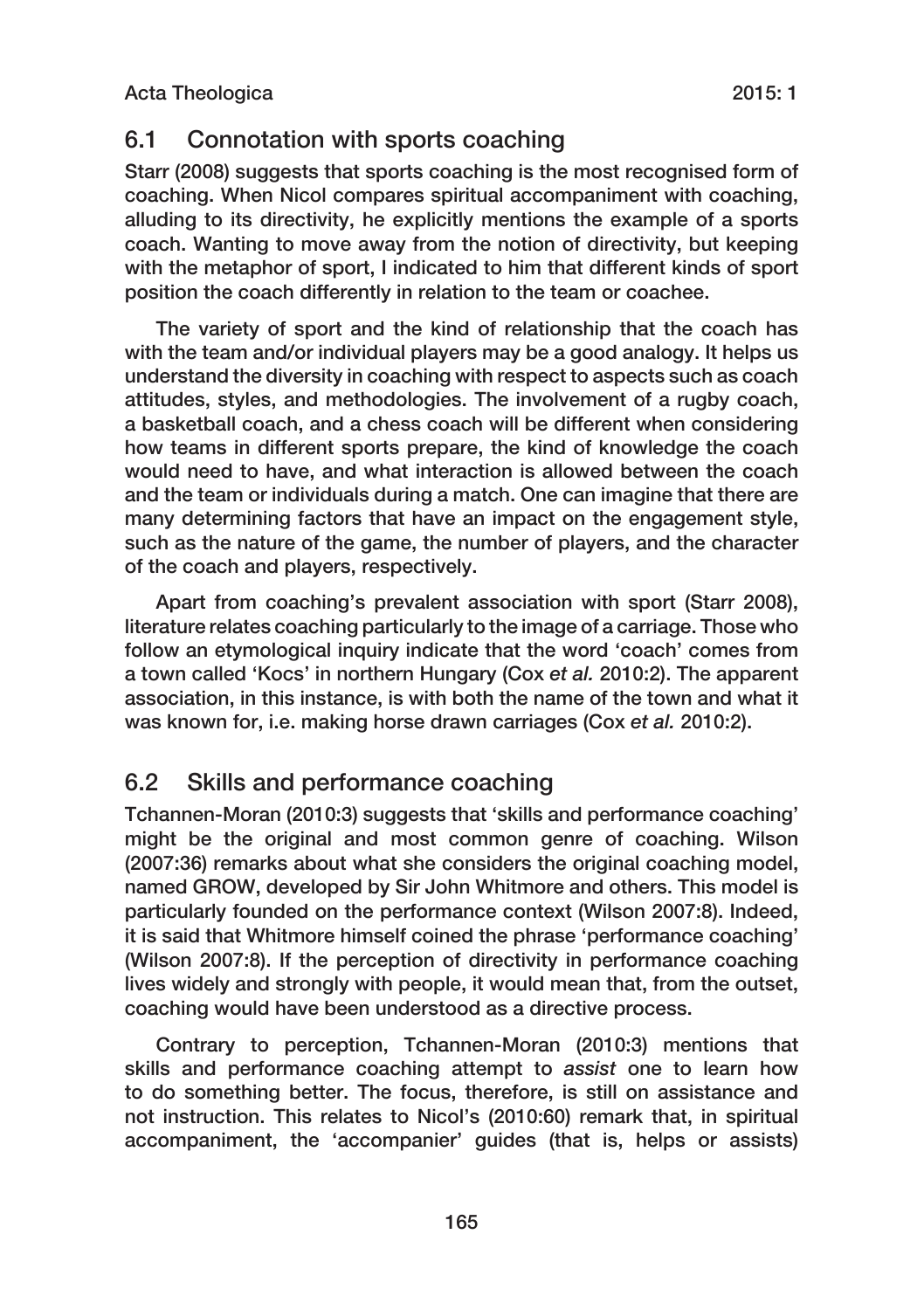people to 'learn from their own experiences'. In contrast to the connotation of performance coaching being directive, Whitmore (2003) emphasises a non-directive 'ask-not-tell' approach (Grant 2005:3). According to Grant (2005:3), this is in contrast with a 'tell-rather-than-ask' approach, related to the robust approach of Marshal Goldsmith (2000), who emphasises direct feedback and advice-giving.

If the coach is expected to teach or instruct, one cannot avoid a link with the field of education. Knowles *et al.* (2011:116) indicate that students experience a culture shock when they are first exposed to adult educational programmes that require of them to participate in the planning. Because the emphasis in coaching is on self-directed learning and teaching people how to learn (Wilson 2007:8), non‑directive coaching can be regarded as a form of 'adult education' or andragogy (Knowles *et al.* 2011; Knowles 1980). The shock, to which Knowles *et al.* (2011:116) refer in adult education programmes,<sup>7</sup> people experience is the result of people having been conditioned to be dependent on the teacher [or coach – EP] whose role is to teach.

The directive approach in coaching is riddled with pedagogy. In Knowles' (1980) work, this relates to teaching children. Knowles' 'definition of andragogy was developed as a parallel to pedagogy' (Holmes & Abington‑Cooper 2000). For Knowles (1980), the outcome of adult education is self‑actualisation. This corresponds, in Knowles *et al.*  (2011), to at least two of several assumptions of the andragogical model, namely the learner's self-concept (Knowles *et al.* 2011:63), and internal pressures or motivators such as self‑esteem and quality of life (Knowles *et al.* 2011:67).

For the purpose of this article, the association with pedagogy is more about instructional approaches rather than about the aspect of teaching children.<sup>8</sup> Although, if one were to follow Knowles' (1980) early conceptualisation, one would be left with the telling irony of coaches who can then be seen to treat coachees as children (among others, these 'children' would be senior management and executives). In this instance, andragogy (instead of pertaining exclusively to adults) relates in the context of coaching more to non-directive, self-directive or facilitative learning or approaches.

<sup>7</sup> This is also relevant to coaching and particularly kept intact by misnomers and misconceptions.

<sup>8</sup> In a literal sense, pedagogy means the 'art and science of leading children' (Knowles et al. 2011:35).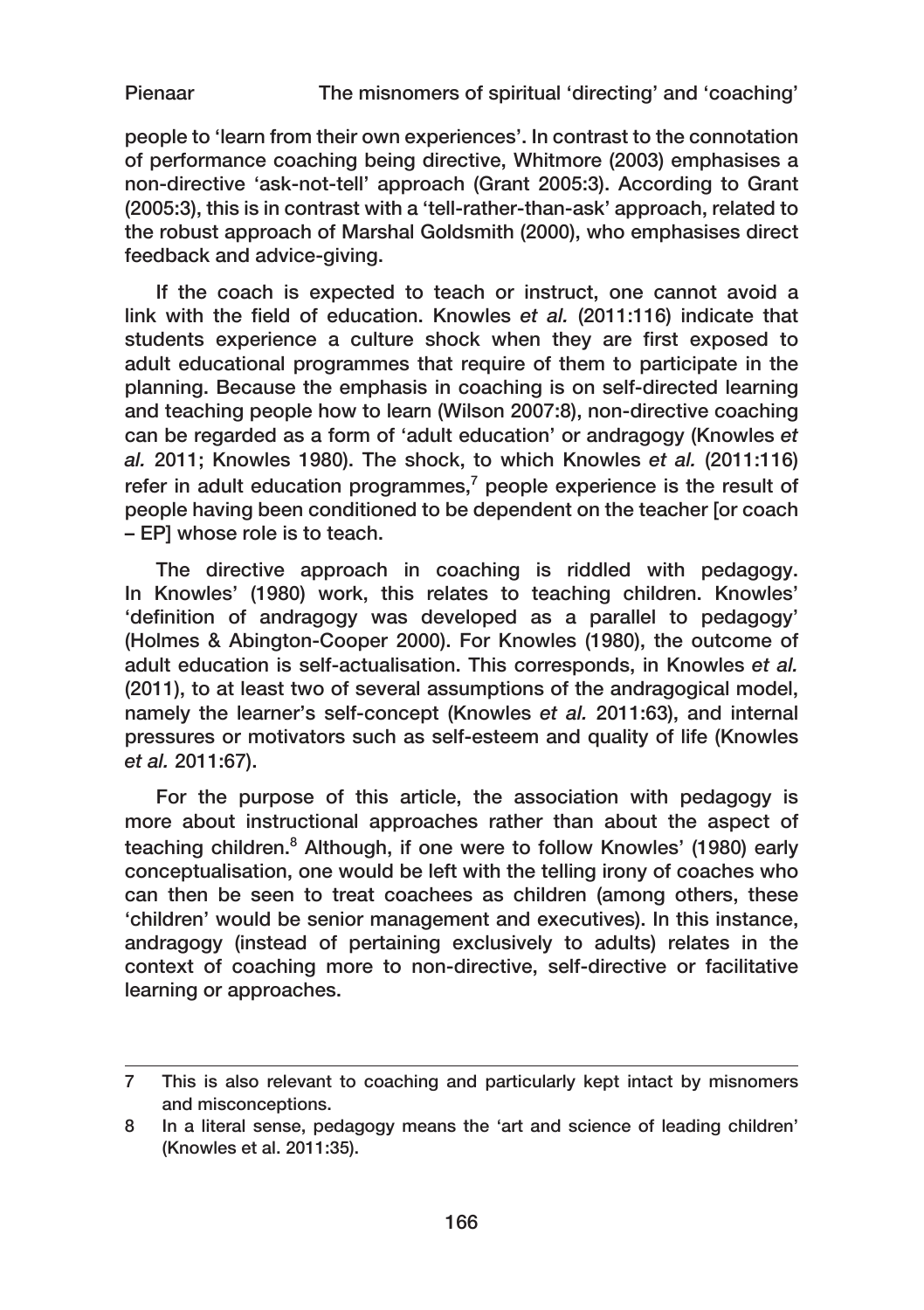#### Acta Theologica 2015: 1

The traditional coaching model that was centred on skills acquisition (Cox *et al.* 2010:3) can be viewed as a form of pedagogy. For instance, Holmes and Abington-Cooper (2000)<sup>9</sup> note that the 'the pedagogical model is a content model concerned with the transmitting of information and skills'. In fact, one is left wondering whether instructional approaches to coaching, if they do not at some stage take a decisive turn towards andragogy, are not a form of instructional teaching, and thus pedagogy.

For coaching as a profession, it is of benefit to bear in mind the distinction between 'teaching' and 'learning' as two distinct activities (cf. Moon 2004). Following such a distinction, it is no menial matter where (between teaching and learning) and to what extent coaches position themselves. If it is not a categorical positioning and a matter of degree, then the philosophy, the reasoning, and continually answering to the problematic of how it takes shape in practice become important.

It appears to be somewhat popular to refer to something as coaching when it is clearly more closely related to teaching.<sup>10</sup> In my view, performance and skills coaching are particularly susceptible to this. Although not an academic writer, but having extensive experience in the publishing industry, Hyatt (2012) mentions some forms of coaching, such as writing, speech, and vocal coaching. These forms of 'coaching' correspond better with notions of, for instance, what teaching, tuition, training, and taking lessons imply. For a period of nearly twenty years, I have been involved in teaching music. I have never referred to it as coaching. For it to be music coaching, the engagement style would at some stage, or to a significant degree, have to involve a non-directive, andragogy approach.

## 6.3 The complexity of wearing different hats

The notion of different hats refers to the different roles or capacities in which one interacts with people. It has a distinct practice dimension. Dealing with the theme of directivity within modalities of practice (such as, coaching, therapy, and facilitation) reveals the complexity of the matter. The implication being that it (helping roles such as coaching, accompaniment and the concept of spirituality) cannot be treated only as a theoretical construct. As referred to earlier, in what seems to be a natural

<sup>9</sup> In their article, Holmes & Abington‑Cooper (2000) ask whether the distinction between pedagogy and andragogy is a false dichotomy. In the process, they give account of various education scholars' interpretations on the matter.

<sup>10</sup> This also relates to the practice of professional facilitation with its colloquial use being rife (Pienaar & Müller 2012:2).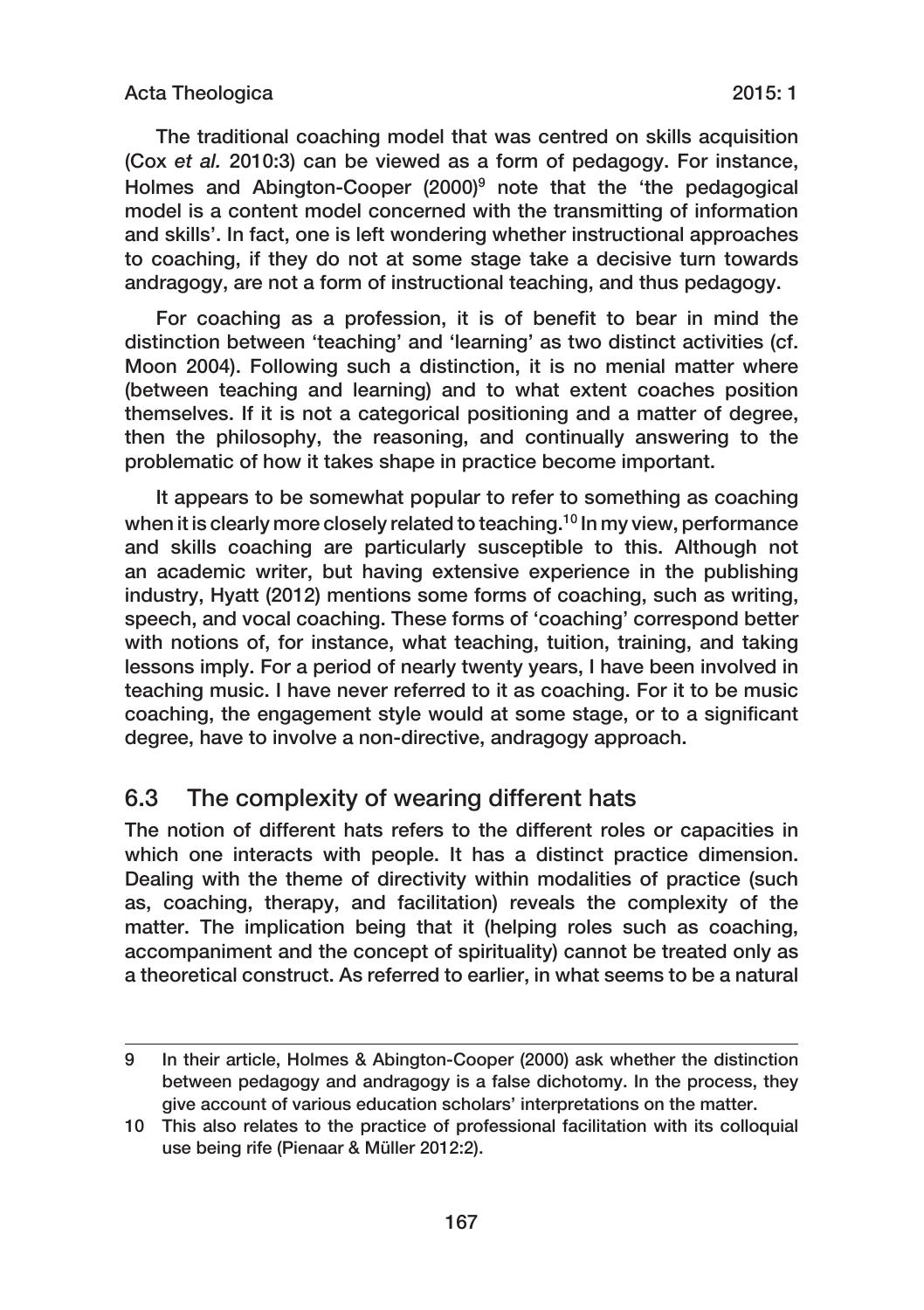turn to non-directivity in these practices – partly giving rise to modern misnomers – attests to their living or practice nature.

The complexity of the matter lies therein that practitioners do not necessarily and exclusively follow either an instructional or a non‑directive style. With an emphasis on coaching and facilitation being non-directive, on the one hand, and with the perception of it being directive, on the other, it could point towards how people find it difficult to try and maintain a non‑directive style of engagement. When it is not clear to those with whom we work as to what hat we are wearing (that of teacher, coach, counsellor, and so on), this could be the origin of the misconception of coaching being directive.

Both Dr. Nicol and I subscribe to a style of engagement that we characterise as facilitative (in addition to it being non‑directive). Facilitation is, in its own right, a professional practice (cf. Schuman 2005) and openly argues for neutrality. Schwarz (2005:27) points to what he regards as facilitative conditions that have to be met in order to act as a facilitator. These are being a-neutral, and towards this aim, third party, who has no substantive decision‑making authority. Yet the mere notion of having to wear different hats or having to accept different roles (cf. The American Society for Training and Development 2008:8, 10; Bens 2005:19-20; Wilkinson 2004:24‑25; Schwarz 2002:40‑64), puts a question mark behind neutrality which would then veer strongly towards the conversation regarding directivity, considering that other roles are often regarded as unavoidable.

The intricacy of the matter is evident particularly in organisations where leaders and managers are assigned dual roles. One role might involve being a coach, facilitator or roles with similar styles of engagement, while other roles might involve traditional management styles. Keeping with a facilitative as opposed to a directive posture may, at times, be difficult for leaders who formally or informally act as coaches in their organisations. In their discussion of 'leadership development coaching', Ting and Riddle (2006:49) refer to such leader coaches and note that

[L]eader coaches have a responsibility for achieving organizational outcomes cannot be denied. At times they will have to assume a very proactive coaching style that travels along a direct and instructional approach. But in their role as coaches, when they are at that point, they should pause to ask, 'Is it time to move from facilitating to directing?

Leaders or managers are subject to difficult decisions when they perceive themselves as coaches. Depending on the situation, Ting and Riddle (2006:49) see this as appropriate afterward, after 'telling', to ask more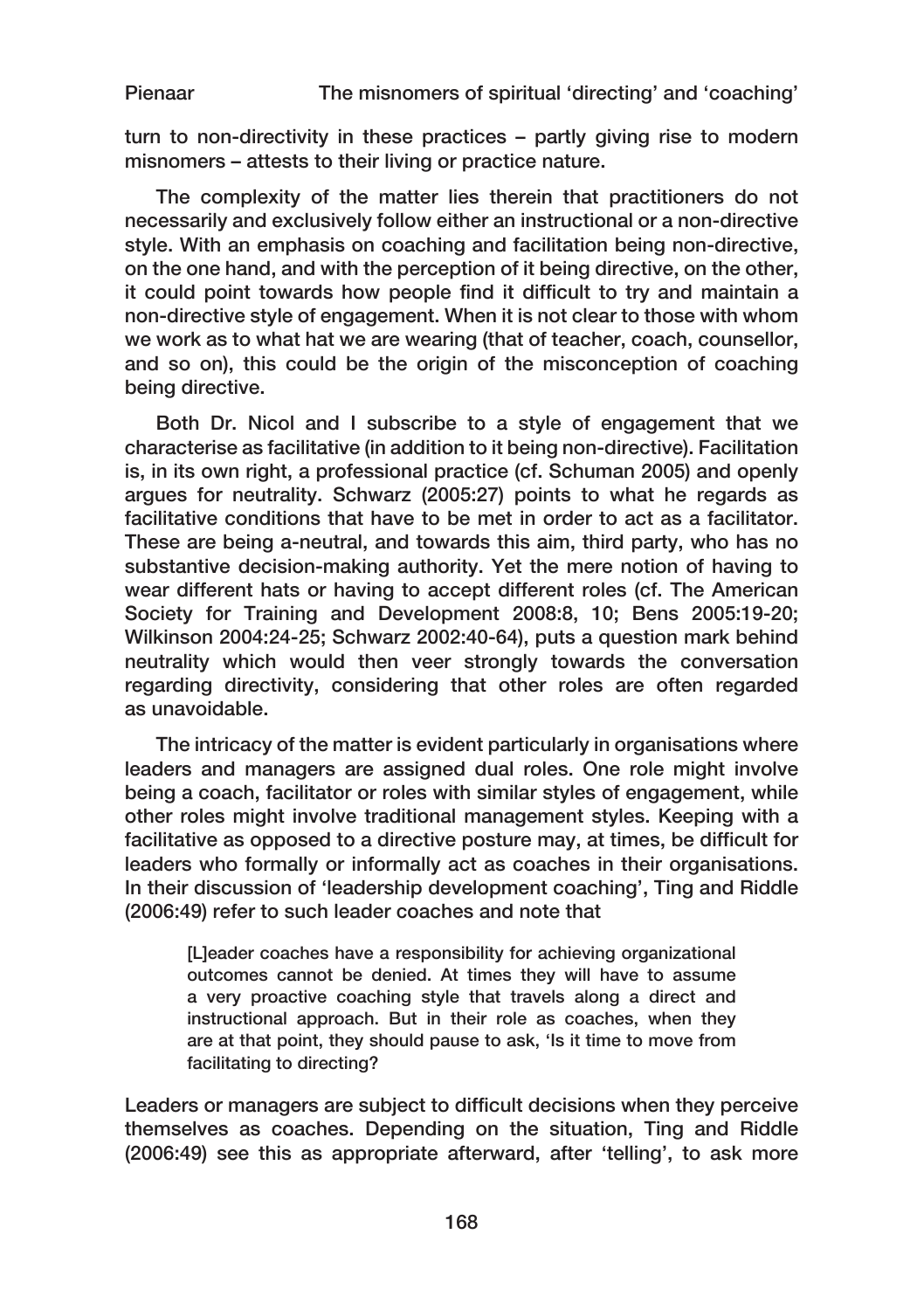self-developmental questions inquiring about what the coachee may have learned about him-/herself or a peer, or the situation in general (Ting & Riddle 2006:49). Blending roles could seem to be patronising and manipulative, and it is not surprising that some would then view coaching as directive.

## 7. CONCLUSION

Spiritual accompaniment and spiritual (narrative-informed) coaching have much reason for conversation. Drawing on my conversation with Dr. Nicol, misnomers create and sustain misconceptions that one practitioner holds about the practice of the other. Such inter‑practitioner dialogue is stifled by the misnomers of 'directing' and 'coaching.'

Both spiritual accompaniment and coaching, but spiritual coaching (as informed by a narrative approach), in particular, rely on a facilitative style of engagement. A shift from advocacy to facilitation is important for long-term change in development (Kiiti & Nielsen 1999:53, recalling Tim Kennedy 1982). In addition, coaching and accompaniment are both non-directive and conducted on the basis of being a relationship between equals.

As with spiritual accompaniment, spiritual (narrative) coaching does not predominantly focus on problems (notably relevant to therapy) or goals (notably characteristic of coaching). In considering these remarks, I as coach or spiritual director cannot possibly be the expert on the story or content of a person's life, let alone on God's ways of working in, and through the experiences of a particular person.

Considering that spiritual accompaniment and narrative practitioners have their respective communities of practice embedded in different knowledge traditions, it is to be expected that they will not hold similar views in all aspects. However, it is in recognising that 'directing' and 'coaching' are misnomers that sustain misconceptions of them being directive, that inter‑practitioner dialogue and much‑needed theoretical reflection now become possible.

## **BIBLIOGRAPHY**

American Society for Training & Development 2008. *10 Steps to successful facilitation*. Alexandria, VA: ASTD Press.

Bellah, R.N.

2011. *Religion in human evolution: From the paleolithic to the axial age*. Cambridge, MA: Harvard University Press.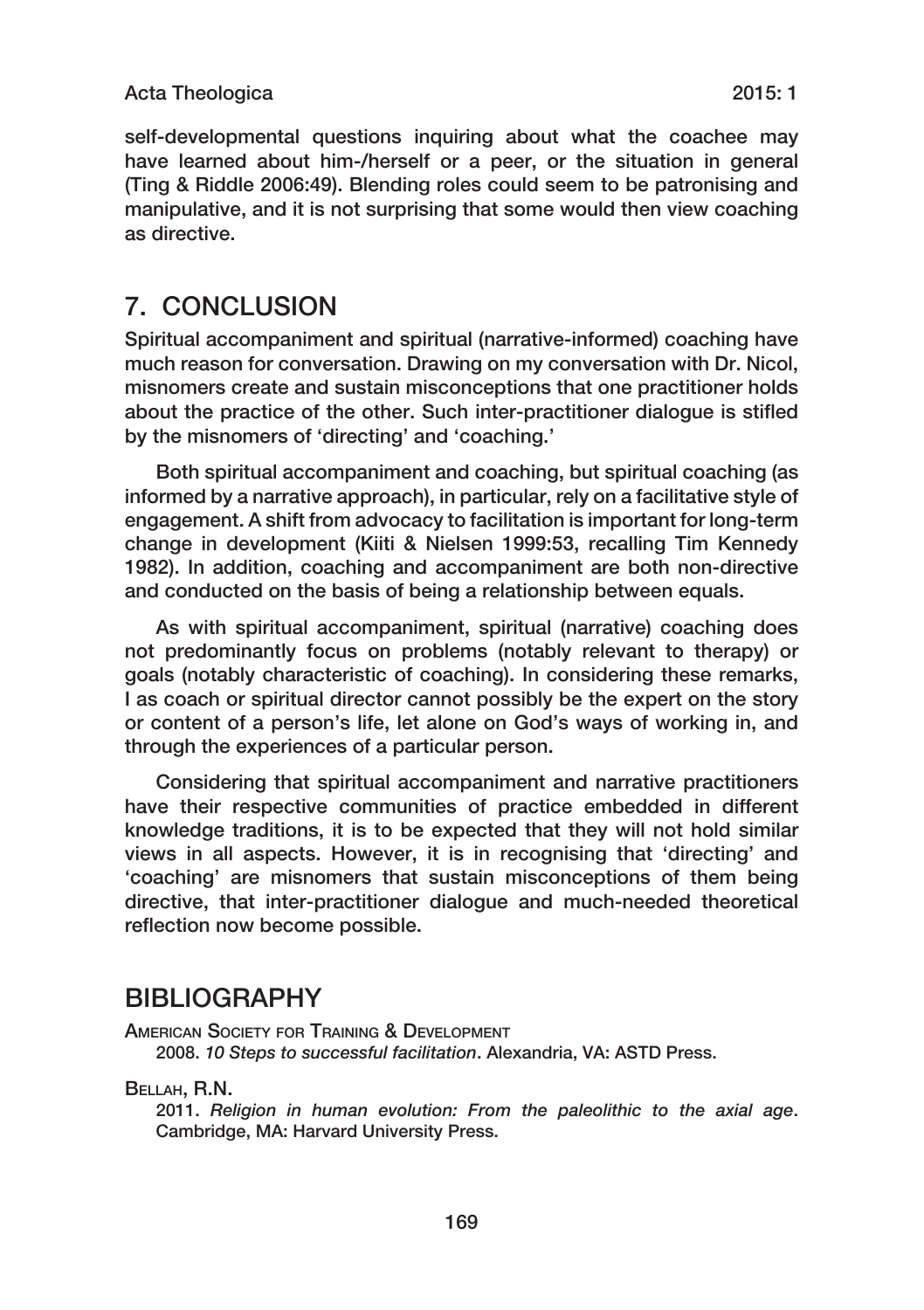#### Bens, I.

2005. *Facilitating with ease. Core skills for facilitators, team leaders and members, managers, consultants, and trainers*. 2nd ed. San Francisco, CA: Jossey‑Bass.

#### Coaches and Mentors of South Africa [COMENSA].

[*s.a.*] Welcome to Comensa [Online.] Retrieved from http://www.comensa.org.za [2013, 25 July].

#### COX, E., BACHKIROVA, T. & CLUTTERBUCK, D.A. (EDS.)

2010. *The complete handbook of coaching*. London: SAGE.

#### CRITES, S.

1971. The narrative quality of experience. *Journal of the American Academy of Religion* 39(3):291‑311.

#### DAFT, R.L.

2010. *Organisation theory and design*. 10th ed. Mason, OH: Cengage Learning.

#### Drake, D.B.

2010. Narrative coaching. In: E. Cox, T. Bachkirova & D.A. Clutterbuck (eds.), *The complete handbook of coaching* (London: SAGE), pp. 120‑131.

#### Dulwich Centre

[*s.a.*] Welcome to Dulwich Centre. [Online.] Retrieved from http://www. dulwichcentre.com.au/ [2013, 25 July].

#### Freedman, J. & Combs, G.

1996. *Narrative therapy: The social construction of preferred realities*. New York: W.W. Norton.

#### Fresen, P.

2000. Drinking from our own wells: Cross‑cultural Christian spiritual direction in the new South Africa. In: C. Kourie & L. Kretzschmar (eds.), *Christian spirituality in South Africa* (Pietermaritzburg: Cluster Publications), pp. 177‑194.

#### GOLDSMITH, M.

2000. Coaching change. *Executive Excellence* 17(6):4.

#### Grant, A.M.

2005. What is evidence‑based executive, workplace and life coaching? In: M. Cavanagh, A.M. Grant & T. Kemp (eds.), *Evidence‑based coaching. Volume 1. Theory, research and practice from the behavioural sciences* (Bowen Hills, Australia: Australian Academic Press), pp. 1‑12.

#### Holmes, G. & Abington‑Cooper, M.

2000. Pedagogy vs. andragogy: A false dichotomy? *The Journal of Technology Studies* 26(2). [Online.] Retrieved from http://scholar.lib.vt.edu/ejournals/JOTS/ Summer‑Fall‑2000/holmes.html [2013, 26 July].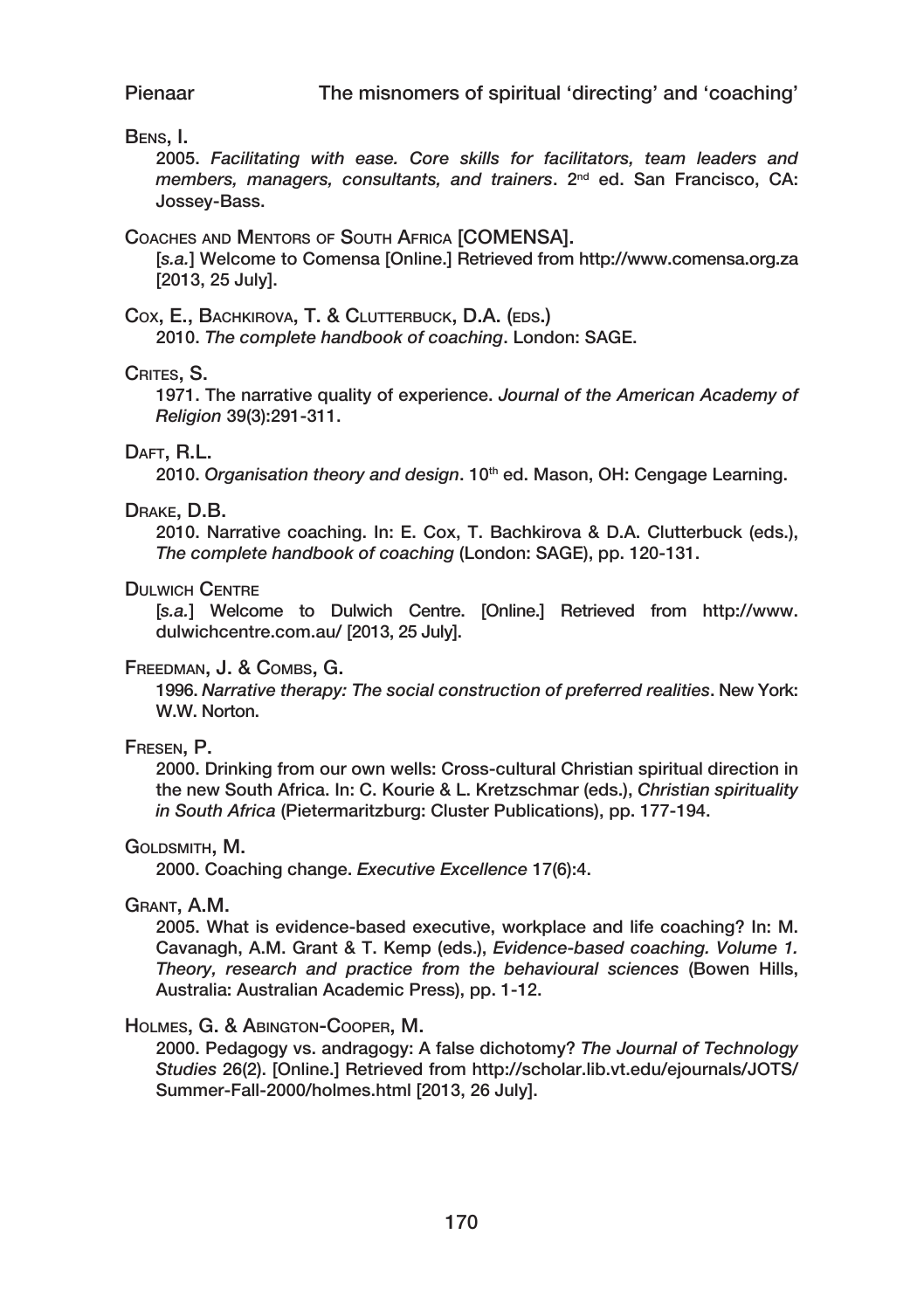#### Hunter, D., Thorpe, S., Brown, H. & Bailey, A.

2007. *The art of facilitation. The essentials for leading great meetings and creating group synergy*. San Francisco, CA: Jossey‑Bass.

#### Hyatt, M.

2012. *Platform: Get noticed in a noisy world*. Thomas Nelson. Kindle edn.

#### Kennedy, T.

1982 [original source not found]. Cited by Kiiti, N. & Nielsen, E. 1999. Facilitator or advocate: What's the difference? In: S.A. White (ed.), *The art of facilitating participation. Releasing the power of grassroots communication* (New Delhi: SAGE), pp. 52‑76.

#### KIITI, N. & NIELSEN, E.

1999. Facilitator or advocate: What's the difference? In: S.A. White (ed.), *The art of facilitating participation. Releasing the power of grassroots communication*  (New Delhi: SAGE), pp. 52‑76.

#### Knowles, M.S.

1980. *The modern practice of adult education*. Cambridge, NY: The Adult Education Company.

#### Knowles, M.S., Holton, E.F. & Swanson, R.A.

2011. *The adult learner. The definitive classic in adult education and human resource development*. Burlington, MA: Butterworth‑Heinemann.

#### Law, H.

2008. Narrative coaching and psychology of learning from multicultural perspectives. In: S. Palmer & A. Whybrow (eds.), *Handbook of coaching psychology* (New York: Routledge), pp. 174‑192.

#### McCARTHY, M.

2000. Spirituality in a postmodern era. In: J. Woodward & S. Pattison (eds.), *The Blackwell reader in pastoral and practical theology* (Oxford: Blackwell Publishing), pp. 192‑206.

#### Moon, J.

2004. Using reflective learning to improve the impact of short courses and workshops. *The Journal of Continuing Education in the Health Professions*  $(24):4-11.$ 

#### Müller, J.C.

1996. *Om tot verhaal te kom: Pastorale gesinsterapie*. Pretoria: RGN Uitgewery. RGN‑studies in Praktiese Teologie.

2004. HIV/AIDS, narrative practical theology, and postfoundationalism: The emergence of a new story. *HTS Teologiese Studies/Theological Studies* 60(1 & 2):293‑306.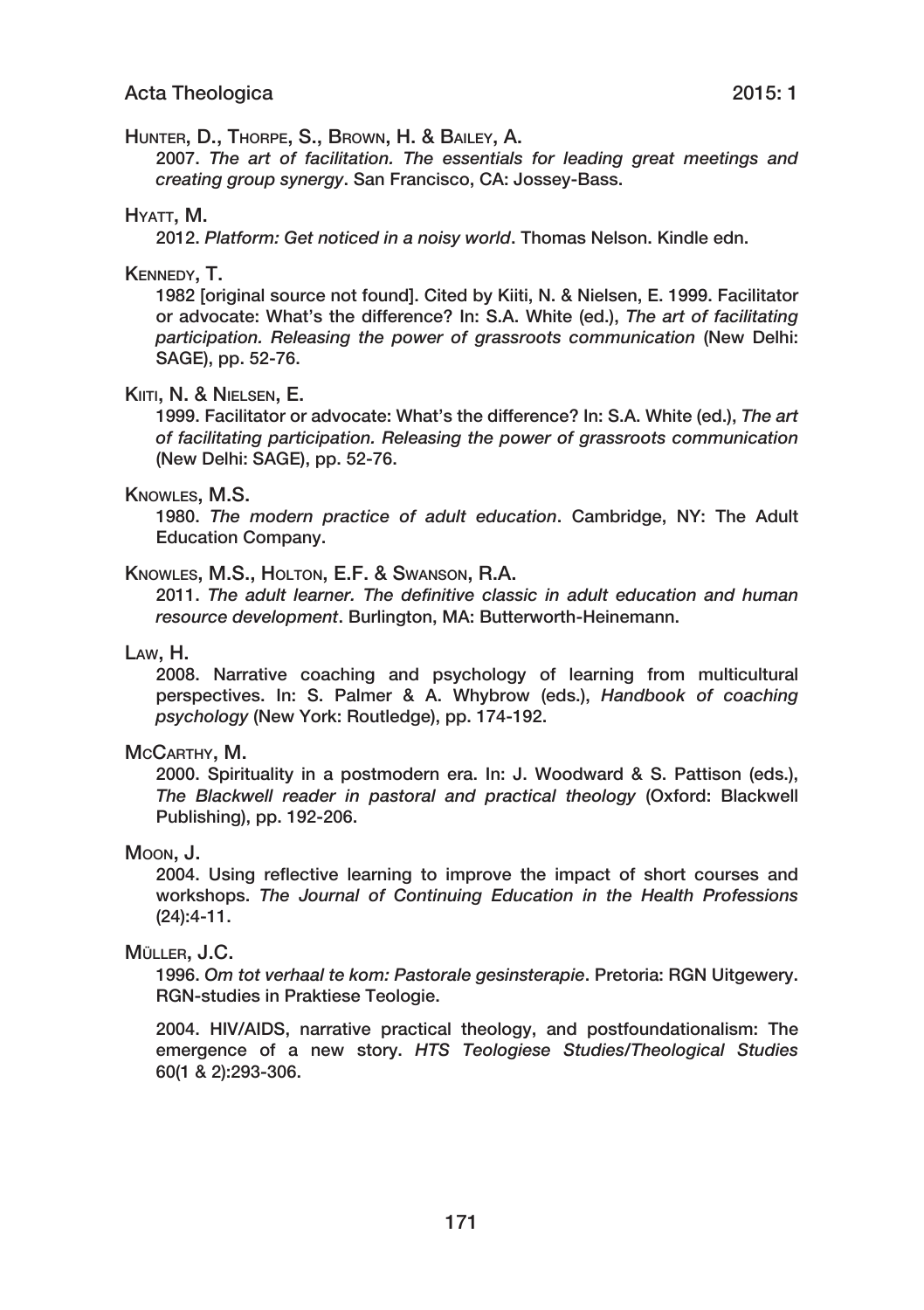#### Nicol, W.

2010. *Ingestel op die fluistering van God. Die kuns van spirituele begeleiding*. Wellington: Lux Verbi.

#### Palmer, S. & Whybrow, A.

2008. *Handbook of coaching psychology*. New York: Routledge.

#### Pienaar, H.E.

2012. Overture to practical theological facilitation. *Nederduitse Gereformeerde Teologiese Tydskrif* 53(3 & 4):241‑255.

#### Pienaar, H.E. & Müller, J.C.

2012. The practical theologian as decentred but influential facilitator. *HTS Teologiese Studies/Theological Studies* 68(2). [Online.] Retrieved from: http:// dx.doi.org/10.4102/hts. v68i2.1307

#### Pixar Wiki

[*s.a.*] The spirit of adventure. [Online.] Retrieved from: http://pixar.wikia.com/ Spirit\_of\_Adventure [2013, 19 June].

#### SCHUMAN, S. (FD.)

2005. *The IAF handbook of group facilitation*. San Francisco, CA: Jossey‑Bass.

#### Schwarz, R.

2002. *The skilled facilitator: A comprehensive resource for consultants, facilitators, managers, trainers, and coaches*. San Francisco, CA: Jossey‑Bass.

2005. Using facilitative skills in different roles. In: R. Schwarz, A. Davidson, P. Carlson & S. McKinney (eds.), *The skilled facilitator fieldbook: Tips, tools, and tested methods for consultants, facilitators, managers, trainers, and coaches*  (San Francisco, CA: Jossey‑Bass), pp. 27‑32.

#### Starr, J.

2008. *The coaching manual. The definitive guide to the process, principles and*  skills of personal coaching. 2<sup>nd</sup> ed. Harlow: Pearson Education Limited.

#### Tchannen‑Moran, B.

2010. Skills and performance coaching. In: E. Cox, T. Bachkirova & D. Clutterbuck (eds.), *The complete handbook of coaching* (London: SAGE), pp. 203‑216.

#### Ting, S. & Riddle, D.

2006. A framework for leadership development coaching. In: S. Ting & P. Scisco (eds.), *The CCL handbook of coaching. A guide for the leader coach* (San Francisco, CA: Jossey‑Bass), pp. 34‑62.

#### WHITE, C.

2009. Where did it all begin? Reflecting on the collaborative work of Michael White and David Epston. *Context* (57 & 58):59‑60.

#### White, M. & Epston, D.

1990. *Narrative means to therapeutic ends*. New London: W.W. Norton.